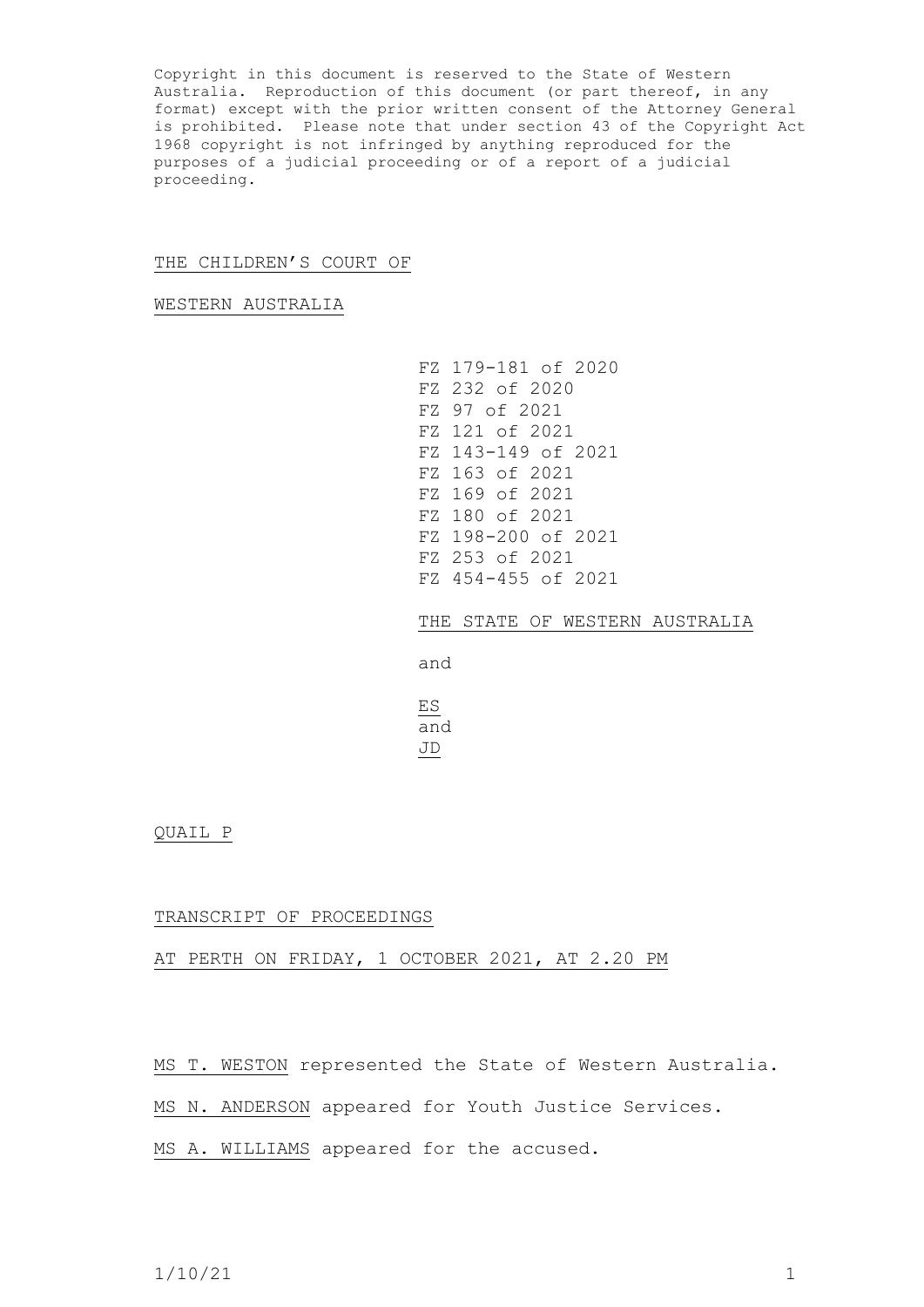### **THIS PROCEEDING WAS CONDUCTED BY VIDEO CONFERENCE**

**ASSOCIATE:** Calling the State of Western Australia v JD & ES. JD, is that your name?

**JD:** Yes.

**ASSOCIATE:** And ES, is that your name?

**ES:** Yes.

**ASSOCIATE:** Thank you. Please be seated.

**HIS HONOUR:** Now, Ms Williams, do you appear for both boys?

**WILLIAMS, MS:** May it please the court. Yes, your Honour.

**HIS HONOUR:** All right. Now, can I just ask again, which one is ES? Stick your hand up, would you, ES? All right. ES, I'm Judge Quail. Sit down. Thanks very much. And JD – are you there, JD?

**JD, MR:** Yes.

**HIS HONOUR:** I'm Judge Quail. All right. You can have a seat too. Now, Ms Williams, have either of the boys got relatives with them in court: responsible adults?

**WILLIAMS, MS:** Yes, they do. They both do. I have ES's mother, Ms PB, at the back of court.

**HIS HONOUR:** Yes.

**WILLIAMS, MS:** And I have JD's sister, SC.

**HIS HONOUR:** SC. All right. Well, Ms PB and Ms SC, thanks very much for coming along as well today. I can't see you unfortunately but I know you're at the back of the court. I will just check who else is here. Ms Weston, you're for the DPP today?

**WESTON, MS:** Yes, may it please the court. Thank you, sir.

**HIS HONOUR:** And Ms Anderson for Youth Justice.

**ANDERSON, MS:** Yes, your Honour.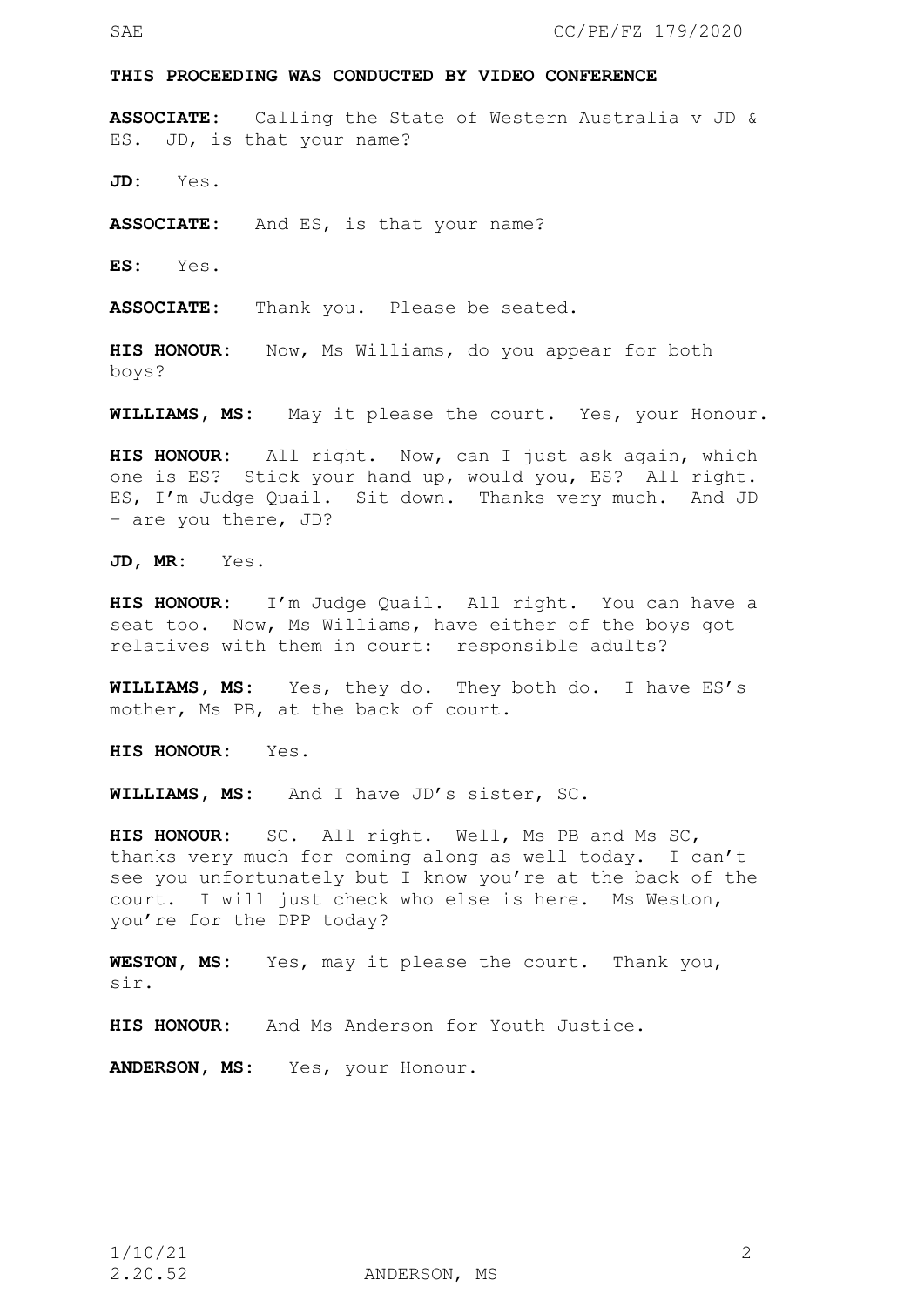**HIS HONOUR:** All right. Counsel, can I just identify what materials I've had regard to since I programmed the matter today? Now, I've received – in addition to the reports and materials I referred to last time I've now received the updated Youth Justice reports. In relation to ES that's a report dated 27 September 2021. For JD it's dated 28 September 2021 and I think I referred last time to the fact I also had that Patches assessment report for him. For both boys, Ms Williams, I've got – I think the submissions were prepared by you. Is that right?

**WILLIAMS, MS:** That's correct, your Honour.

**HIS HONOUR:** All right. Well, I've read both sets of submissions. They were very helpful and you refer to some cases as well which I'm familiar with. Now, is there any other materials that I should have, Ms Williams?

**WILLIAMS, MS:** No. That's everything that I would expect that your Honour would have.

**HIS HONOUR:** All right. Ms Weston, you've seen all of that material?

**WESTON, MS:** I haven't seen any submissions in relation to JD. I only received some submissions in relation to ES. Sorry. I wasn't aware that there were submissions for both boys. Sir, I'm happy to proceed. If there's any issues I will certainly let you know.

**HIS HONOUR:** All right. Well, no doubt Ms Williams will elaborate on anything that she wants to.

**WESTON, MS:** Yes.

**HIS HONOUR:** Look, we're ready to go then. Because it's a hearing afresh I would like to hear the facts so that they are on the record  $-$ 

**WESTON, MS:** Certainly.

**HIS HONOUR:** - - - and then, Ms Williams, I will hear from you after that, so you can have a seat while I hear from Ms Weston. And when you go through the facts, Ms Weston, if you just identify which charges the two boys are cooffenders on.

**WESTON, MS:** Yes, sir.

**WILLIAMS, MS:** Thank you, sir.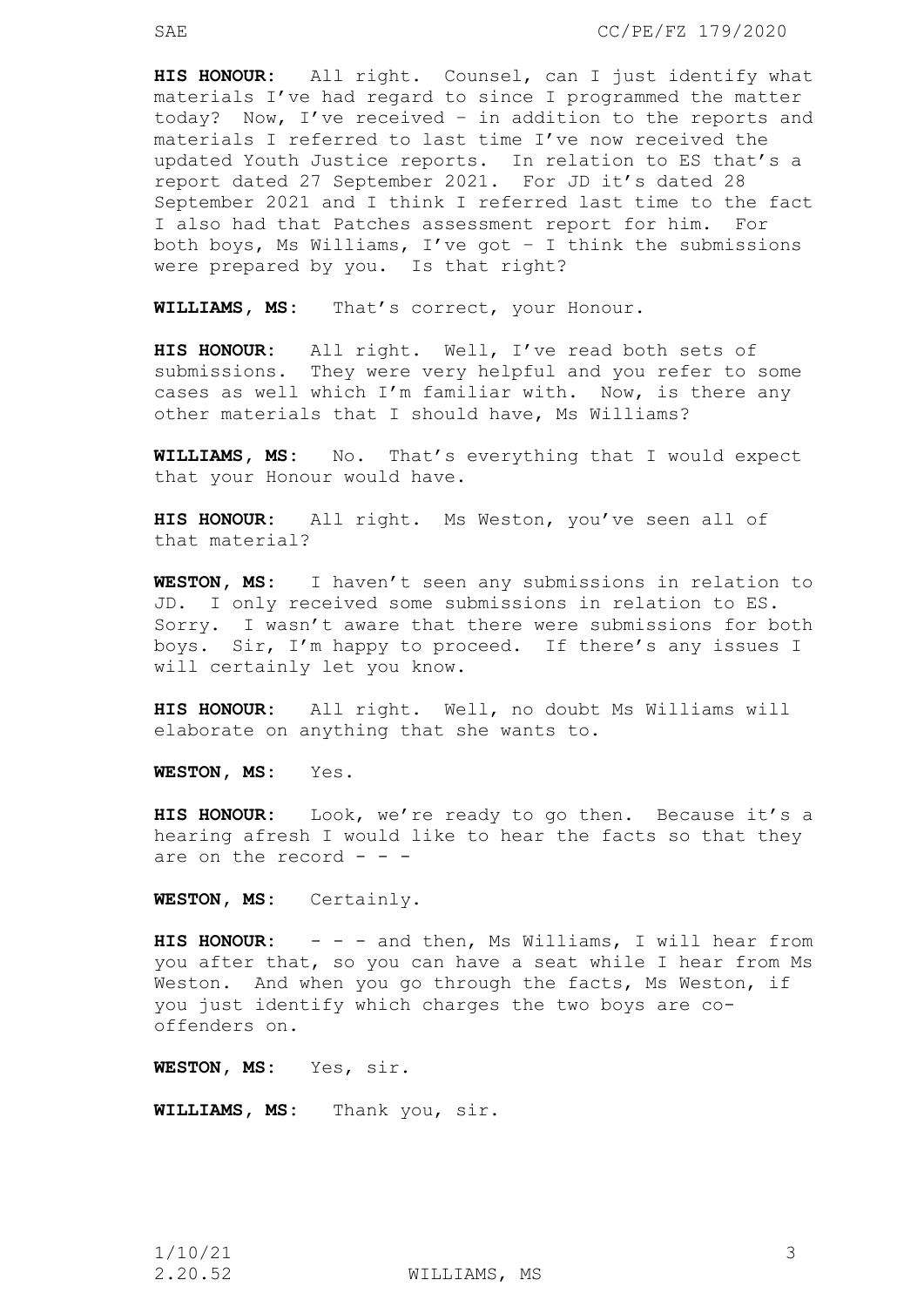**HIS HONOUR:** Thank you, Ms Weston.

**WESTON, MS:** So starting with – if I can start with JD. So this is Fitzroy charge 121 of '21. The facts are as follows. At about 4.40 am on 30 March of this year JD, and four others, went to the Fitzroy River Lodge located at 277 Great Northern Highway in Fitzroy. The offenders tried to gain entry to the (indistinct) door, however they were unsuccessful. A co-offender used a large rock and threw it at the top glass panel of the main foyer door causing it to break whilst JD was in close proximity.

The second co-offender used the same rock and threw it a second time through the same window damaging it further. The second co-offender reached through the broken window to unlock the door before throwing another rock at the lower window as well as picking up a table nearby to poke a hole through the damaged window. JD reached through the lower window to lift the security latch of the door allowing the door to be opened. All of the offenders entered the main foyer and used a rock to smash the sliding glass door of an ice-cream freezer near the front counter.

An audible alarm was active whilst the offenders were stealing about five ice-creams with a total value of \$30. The offenders ran from the scene. The incident caused damage to the freezer which cost approximately \$2500 and also damage to the glass door which was valued at \$750. The incident was captured by CCTV footage. On 30 March police attended the B Community, Fitzroy Crossing, and found JD and the co-offenders wearing the same clothing as in the CCTV footage. He was arrested and taken to the Fitzroy Police Station where he declined to participate in an interview. He was then released on bail. Curfew conditions on this charge was preferred.

The following charge, sir, is charge - Fitzroy charge 143 of '21. This is a charge of aggravated burglary with intent. Between 11.30 pm on 18 April and 10 past midnight on 19 April JD went to the Broome Youth Support Group in Dora Street in Broome with other offenders. The group forced entry to the front door damaging the doorframe with screwdrivers. On entry the offenders walked through the multiple areas of the building and activated an alarm. The group then ran from the address.

At the time the business was closed and there were no staff members present. Police were contacted to attend and CCTV footage was obtained. At 11.25 am on 19 April the

2.20.52 WESTON, MS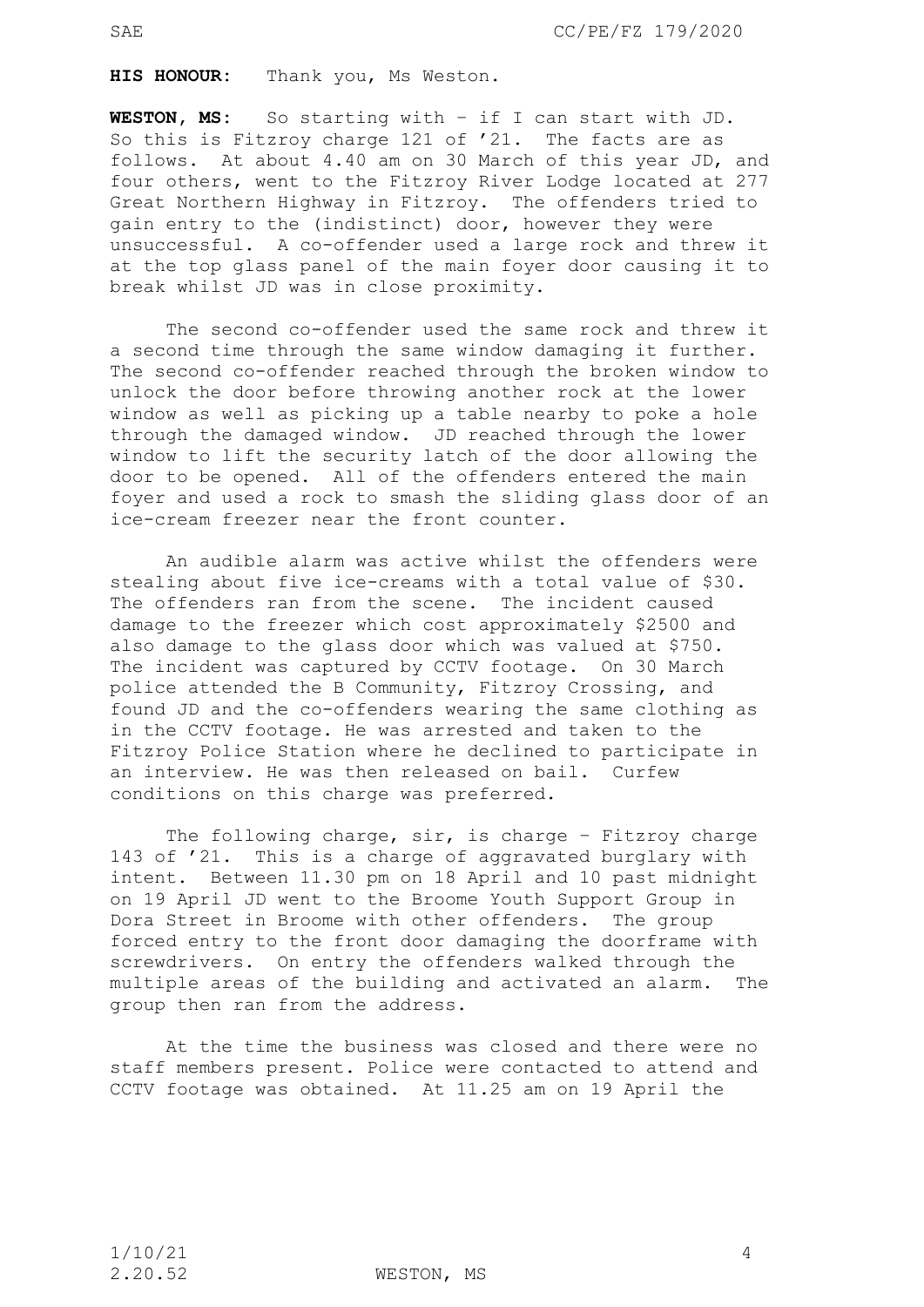offenders were found travelling into Fitzroy on a Greyhound bus where they were arrested in relation to this and other matters. JD was taken to the Fitzroy Crossing Police Station where he declined to participate in an interview and was subsequently charged.

 Following on from that is Fitzroy charge 144 of '21 which is a charge of steal motor vehicle. Between 8.30 pm on 18 April and 4.55 am on 19 April of this year JD went to the victim's home address in Rodriguez Road, Cable Beach, with other co-offenders. The group entered the victim's Toyota HiLux, registration VM24010, and forced the ignition by unknown means allowing the vehicle to start. The group drove the vehicle from the address and travelled along the Great Northern Highway in Camballin where the vehicle was involved in an incident and the group set the rear canopy of the vehicle on fire before abandoning it on the side of the road.

The group was seen by police a short distance from the vehicle walking away. At 11.25 am on 19 April JD and the co-offenders, again, as I mentioned, were found travelling into Fitzroy on a Greyhound bus where they were arrested in relation to this and other matters. He declined to participate in an interview.

 Charge – Fitzroy charge 145 is a further charge of steal motor vehicle. The facts are as follows. At 2.10 pm on 15 April JD and others were present at the B Community in Fitzroy. The victim was a tradesperson conducting work within the community. The group found the victim's vehicle parked outside an address. The – sorry – JD and the others entered the victim's Toyota LandCruiser, registration 6817JH, and started the vehicle by unknown means. They then drove the vehicle from the address. Whilst outstanding the vehicle was involved in several incidents including a fail to stop where the tyres of the vehicle were punctured after a police stinger was deployed. The vehicle was subsequently recovered by police.

Again, the – JD was arrested when – on 19 April on that Greyhound bus as I mentioned. Charge 146 – Fitzroy charge 146 of '21 is in relation to the Toyota HiLux. That was referred to in charge 144 of '21. This is a charge of criminal damage by fire. The facts relate to the rear canopy of the vehicle being set on fire and being damaged. Following on from that, your Honour, is charge – Fitzroy charge 163 of '21 which is a charge of steal motor vehicle. This also relates to Fitzroy charge 180 of '21 which is an aggravated home burglary and commit but the facts are the same for those charges.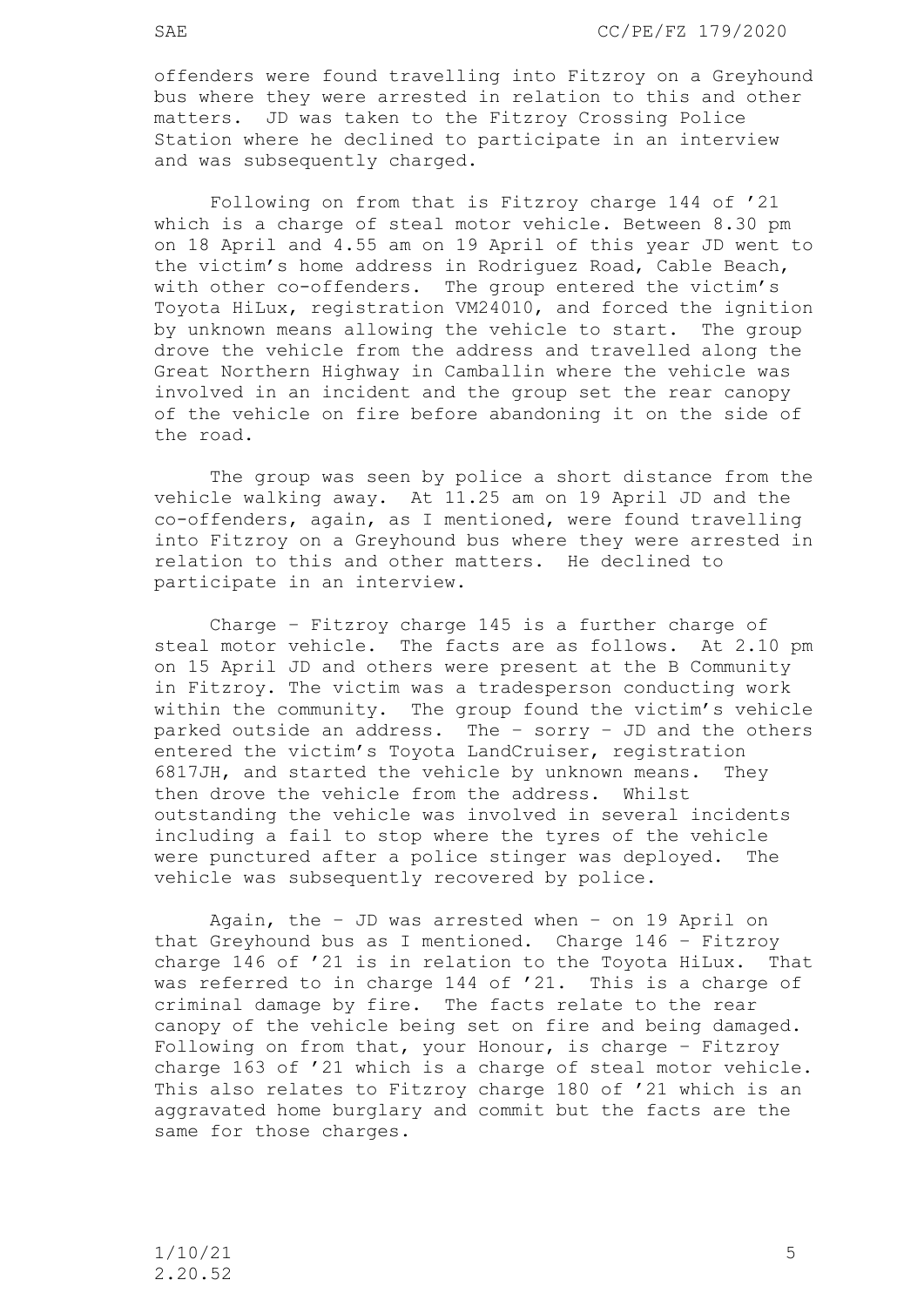The facts are as follows. At about 11.30 pm on 27 April of this year the offenders, including JD, went to the Fitzroy River Lodge in – on the Great Northern Highway in Fitzroy Crossing. They attended the Fitzroy River Lodge with the intent of stealing a motor vehicle. In company with five other co-offenders JD approached a pitched tent within the camping grounds. He was present when a cooffender tried to unzip the tent, before another cooffender started to beat the side of the tent with a large stick.

One of the offenders produced a screwdriver plunging it through the tent wall and cutting a large hole. JD and the co-offenders made demands to the victim saying, "Give us your fucking keys or we will kill you." The victim, feeling extremely frightened and threatened, threw the keys to a Toyota HiLux, registration 1EWM602, through the large hole in the tent wall. JD, in company with co-offenders, used those keys to gain entry to the Toyota motor vehicle, starting the vehicle, before driving away towards Great Northern Highway in the direction of Halls Creek.

On 28 April Fitzroy Crossing police arrested several offenders in possession of the stolen motor vehicle in Fitzroy Crossing. A review of a mobile telephone seized from one of the offenders – sorry – one of the co-offenders showed JD inside the stolen motor vehicle 30 minutes after the incident in company with the co-offenders as they drove to Halls Creek. The video shows JD discussing the stolen motor vehicle. On 29 April Fitzroy Crossing police arrested JD at a house in the B Aboriginal Community.

He refused to participate in an interview, however he did provide a statement and he was refused bail. Your Honour, those facts, the ones that I just read, they relate to both boys.

# **HIS HONOUR:** Yes.

**WESTON, MS:** The incident that occurred on 27 April. If I could now go to ES. Your Honour, there are three charges that are on the list, I believe, that were actually referred to the Juvenile Justice Team. Do you wish to hear the facts in relation to those?

**HIS HONOUR:** So – yes. I only want to hear the ones which are the subject of review.

**WESTON, MS:** Right.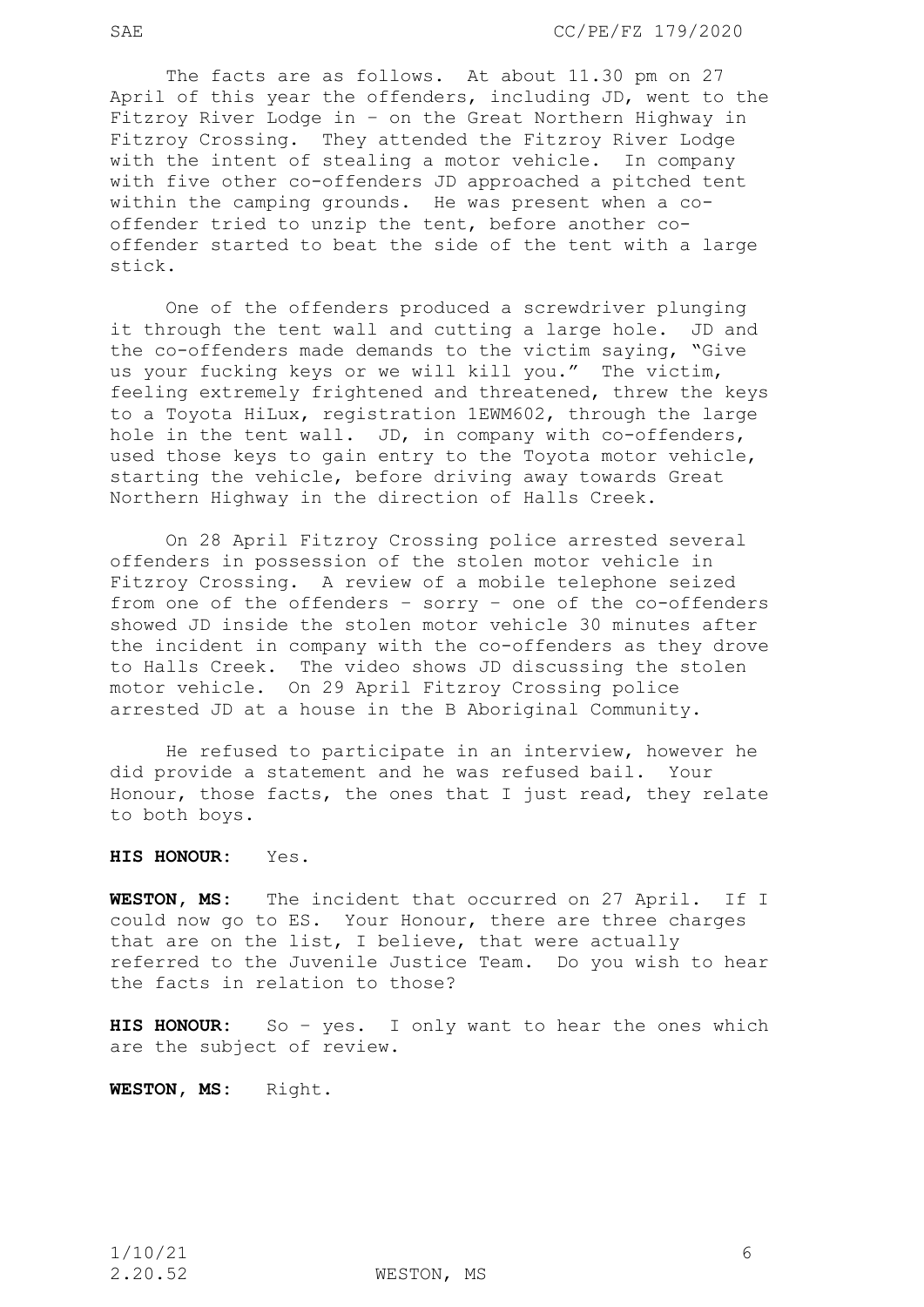**HIS HONOUR:** So which ones – which charge numbers were sent to the JJT, because I thought the JJT was all completed and I only had live matters before me?

**WESTON, MS:** No. So my understanding, and Ms Anderson can correct me, that there's 179, 180 and 181 of 2020 and there's also 232 of  $-$  -

**HIS HONOUR:** Hang on. Just slowly.

**WESTON, MS:** Sorry.

**HIS HONOUR:** So 179 of 2020, 180 of 2020?

**WESTON, MS:** Yes. 181.

**HIS HONOUR:** 181 is not on my review list.

**WESTON, MS:** It's not on your list. Okay. It's on the list that I have.

**ANDERSON, MS:** Sorry, your Honour. 181 was no further punishment when ES was sentenced to the intensity supervision order.

**HIS HONOUR:** Yes. That's – yes. I don't have that one on my review.

**ANDERSON, MS:** No, you shouldn't.

**HIS HONOUR:** So that's section 67.

**ANDERSON, MS:** Yes.

**HIS HONOUR:** It's not JJT, but 179 and 180, Ms Anderson?

**ANDERSON, MS:** Yes, your Honour. Fitzroy Crossing 232 of  $'20, 179 - -$ 

**HIS HONOUR:** Yes.

**ANDERSON, MS:** - - - of '20 and 180 of '20 - - -

**HIS HONOUR:** Yes.

**ANDERSON, MS:** - - - were all originally referred to the Juvenile Justice Team. Then he was re-sentenced and they're included in the current intensive youth supervision order with - - -

**HIS HONOUR:** Okay. So the – right.

2.20.52 ANDERSON, MS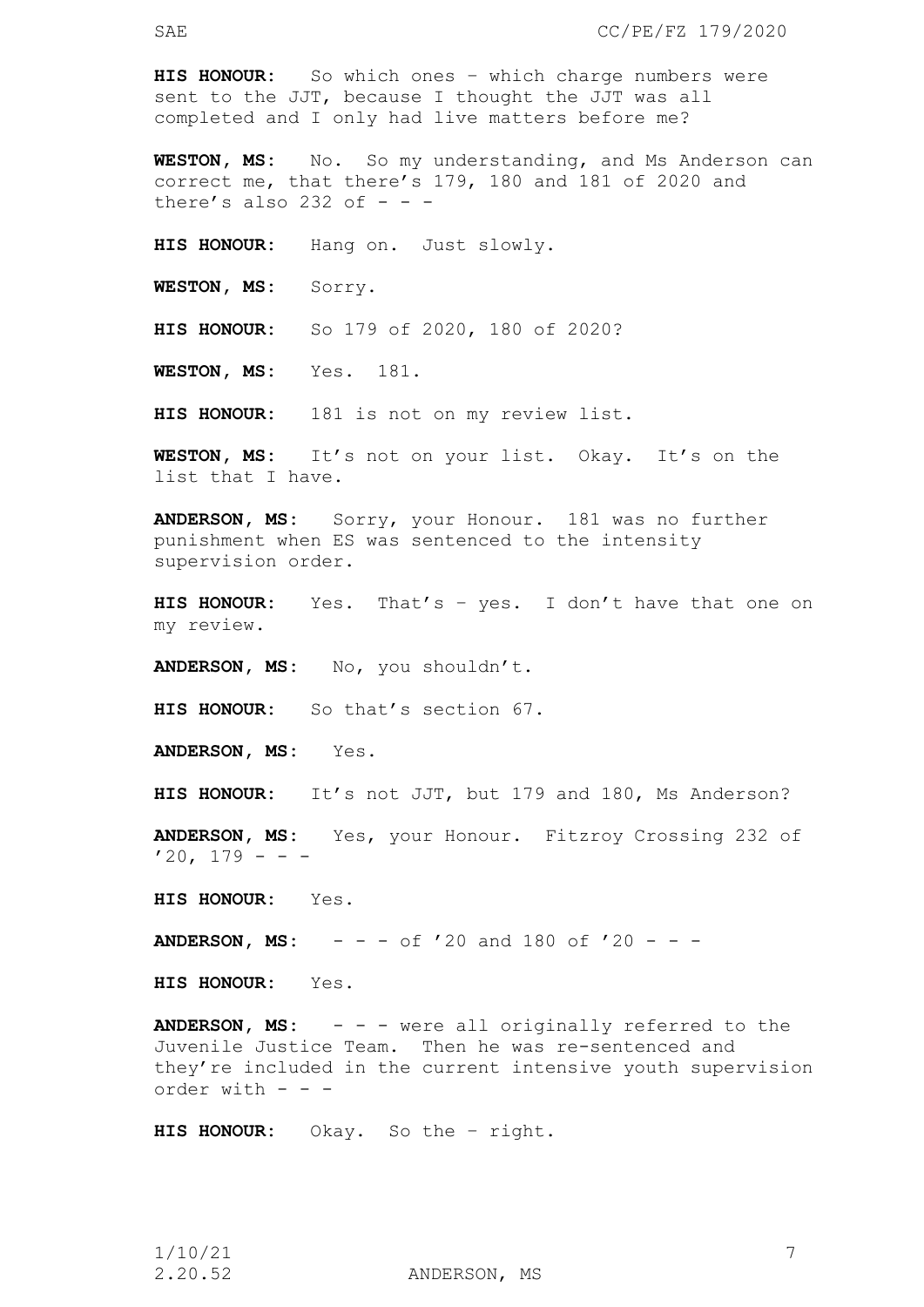**WILLIAMS, MS:** That was my understanding as well, sir.

**HIS HONOUR:** I will come back to you, Ms Williams. Ms Anderson, look, it's perhaps an appropriate point to mention it. The reports which have been provided by both – in relation to both boys, the updated Juvenile Justice reports, are all fine: adequate.

**ANDERSON, MS:** Yes. Yes, your Honour.

**HIS HONOUR:** They contain really very – well, not nearly as much information as I'm accustomed to  $-$  -

**ANDERSON, MS:** Yes.

**HIS HONOUR:** - - - from Perth-based Youth Justice officers - - -

**ANDERSON, MS:** Certainly, your Honour.

**HIS HONOUR:** - - - and there really ought be no difference in standard  $-$ 

**ANDERSON, MS:** No, I do agree, your Honour.

**HIS HONOUR:** - - - between Fitzroy and Perth.

**ANDERSON, MS:** Your Honour, I also make note that these – this sentencing  $-$ 

**HIS HONOUR:** Yes.

**ANDERSON, MS:** I don't know whether you saw it in my email when I submitted the reports.

**HIS HONOUR:** No, I don't get the emails. I just get the reports.

**ANDERSON, MS:** That both of the original sentencings - - -

**HIS HONOUR:** Yes.

ANDERSON, MS: - - - were done without written youth justice reports

**HIS HONOUR:** Well, that's – when you were here last time that's what I said.

**ANDERSON, MS:** Yes.

2.20.52 ANDERSON, MS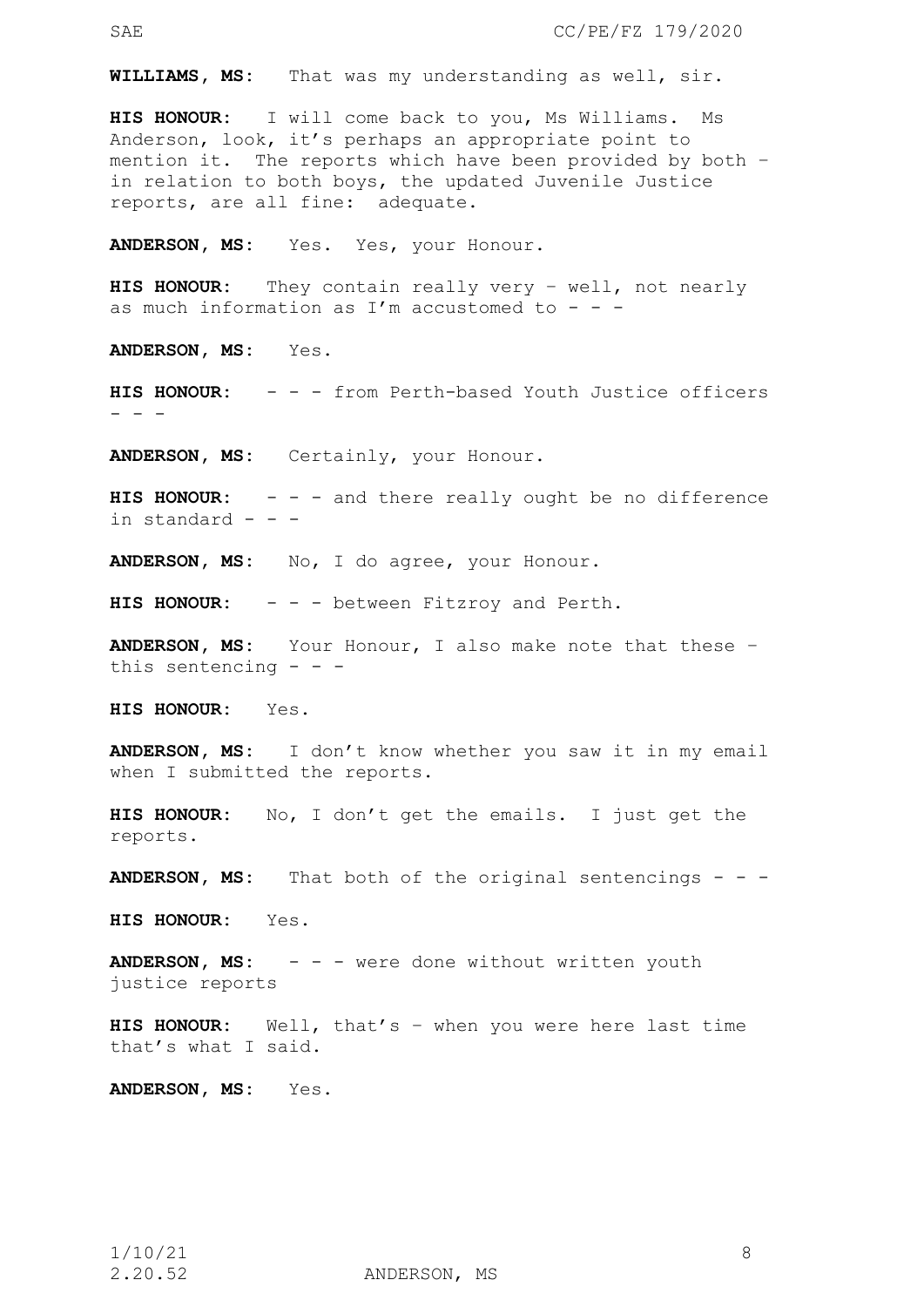**HIS HONOUR:** One of them – the magistrate only had the benefit of verbal reports.

**ANDERSON, MS:** Yes.

**HIS HONOUR:** Someone handed up, I think, as you said on the last occasion – it shouldn't have occurred – someone handed up a verbal report in writing.

**ANDERSON, MS:** That is – which is an internal Youth Justice document, your Honour.

**HIS HONOUR:** Yes. So, now, the new reports I have give me some information about compliance which is useful. That's what I wanted. But there's really nothing in terms of the background, family circumstances, which I would expect to have, and what I had understood from that report in relation to ES is that he completed his previous JJTs and they had been dismissed. So, what, are you telling me now is that one of them is, in fact  $-$  was up for the resentencing? Is that right?

**ANDERSON, MS:** That's correct, your Honour. He – the JJTs weren't completed - - -

**HIS HONOUR:** Right.

**ANDERSON, MS:** - - - unless someone was referring to the police JJTs. I believe that they may have been completed, but I'm not – but we don't count those, your Honour.

**HIS HONOUR:** All right. Okay. Well, let's not – look, it certainly wasn't clear to me. So the bottom line is, is that those three charges, 179, 180, 232 initially went to JJT. He obviously didn't complete the requirement so it came back for re-sentencing and they've ended up in the intensive youth - - -

**ANDERSON, MS:** Yes.

**HIS HONOUR:** - - - supervision order that he was placed on.

**ANDERSON, MS:** That is correct, your Honour. Yes. He failed to engage in those JJT.

**HIS HONOUR:** Right. Okay. Let me – I've just got to make a note of all that. Just give me a moment. All right. So – because his previous JJT referrals from the court were November '20 and January '21. All right. Then in April

2.20.52 ANDERSON, MS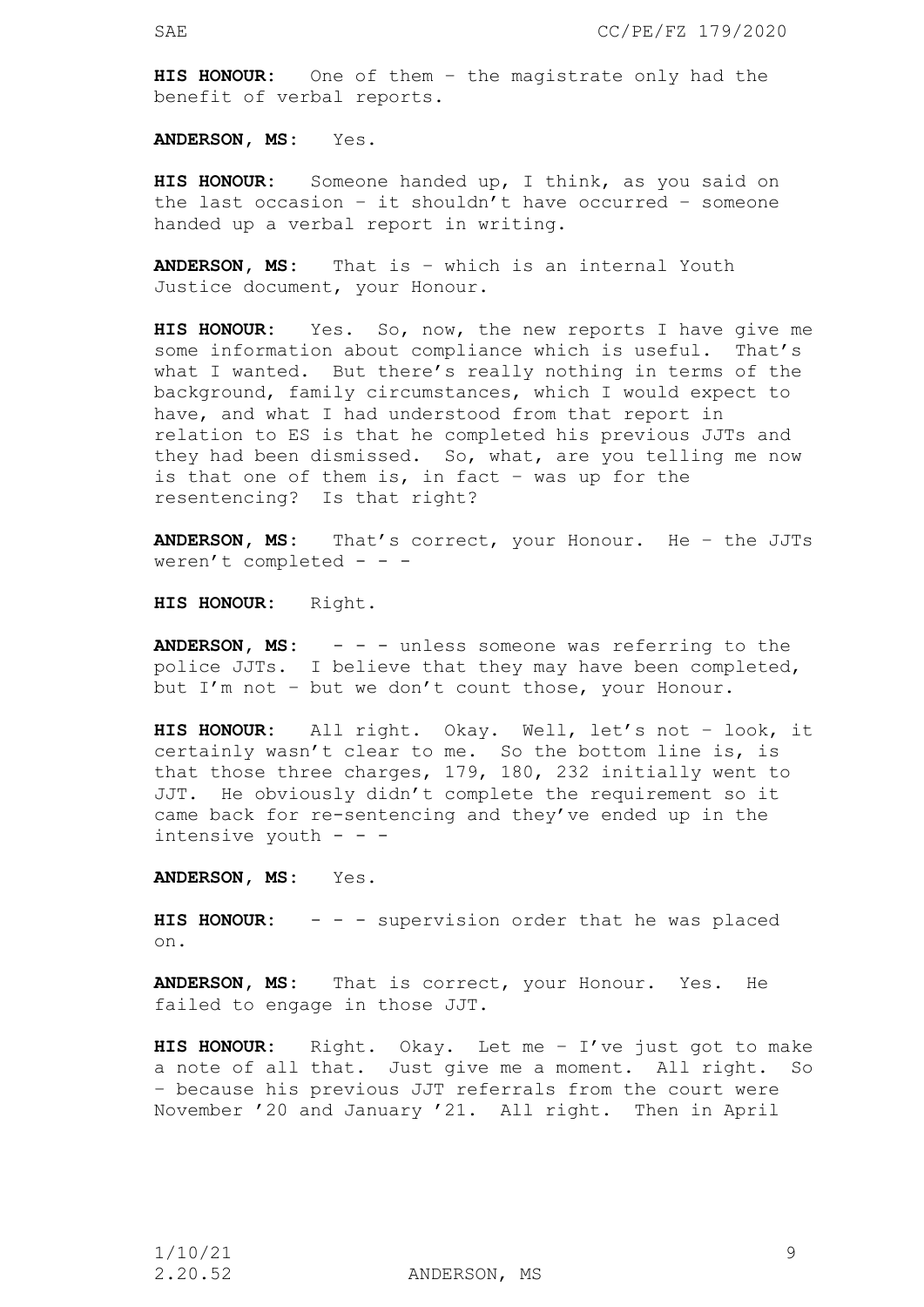'21 there's the five month YCBO (indistinct) those charges at the time.

**ANDERSON, MS:** They've been re-sentenced and are now incorporated in the current order, your Honour.

**HIS HONOUR:** No, no. I've got those ones but I'm just trying to – did it pick up the JJT charges, or were they separate to the YCBO? I'm just trying to see - - -

**ANDERSON, MS:** They were not included in the YCBO, your Honour.

**HIS HONOUR:** Right. Thank you, Ms Anderson.

**ANDERSON, MS:** Thank you.

**HIS HONOUR:** It now make sense sort of. Yes, carry on, Ms Weston.

**WESTON, MS:** Sir, did you receive the facts for the other charges that returned to court from the Juvenile Justice Team?

**HIS HONOUR:** So I don't need those JJT facts then. Just give me the facts – the additional matters which ES had.

**WESTON, MS:** Certainly, sir. So starting with charge = Fitzroy charge 97 of '21. The facts are – it's a charge of criminal damage. On 23 February ES, with multiple other suspects, was at the – at a roadhouse on 8 Great Northern Highway in Fitzroy. Due to a recent burglary at the address the reporting person had parked his company vehicle outside the roadhouse whilst he was inside guarding the premises as it was insecure. Whilst this particular person was inside ES and others approached the vehicle and threw rocks at it.

This resulted in every window on the vehicle being smashed. The reporting person heard the incident and went to check on his vehicle. This caused ES and the suspects to flee the area. At 5.39 am ES was seen in close – sitting in close proximity to Coles Express in breach of a 24 hour curfew. He was then arrested and his charge was preferred. Following on from that, sir, is Broome charge 198 of 2021. This also incorporates 199 and 200 of '21. The facts are as follows.

At 12.15 am on 20 March ES and co-offenders were at the Roebuck Bay Caravan Park at 91 Walcott Street in

2.20.52 WESTON, MS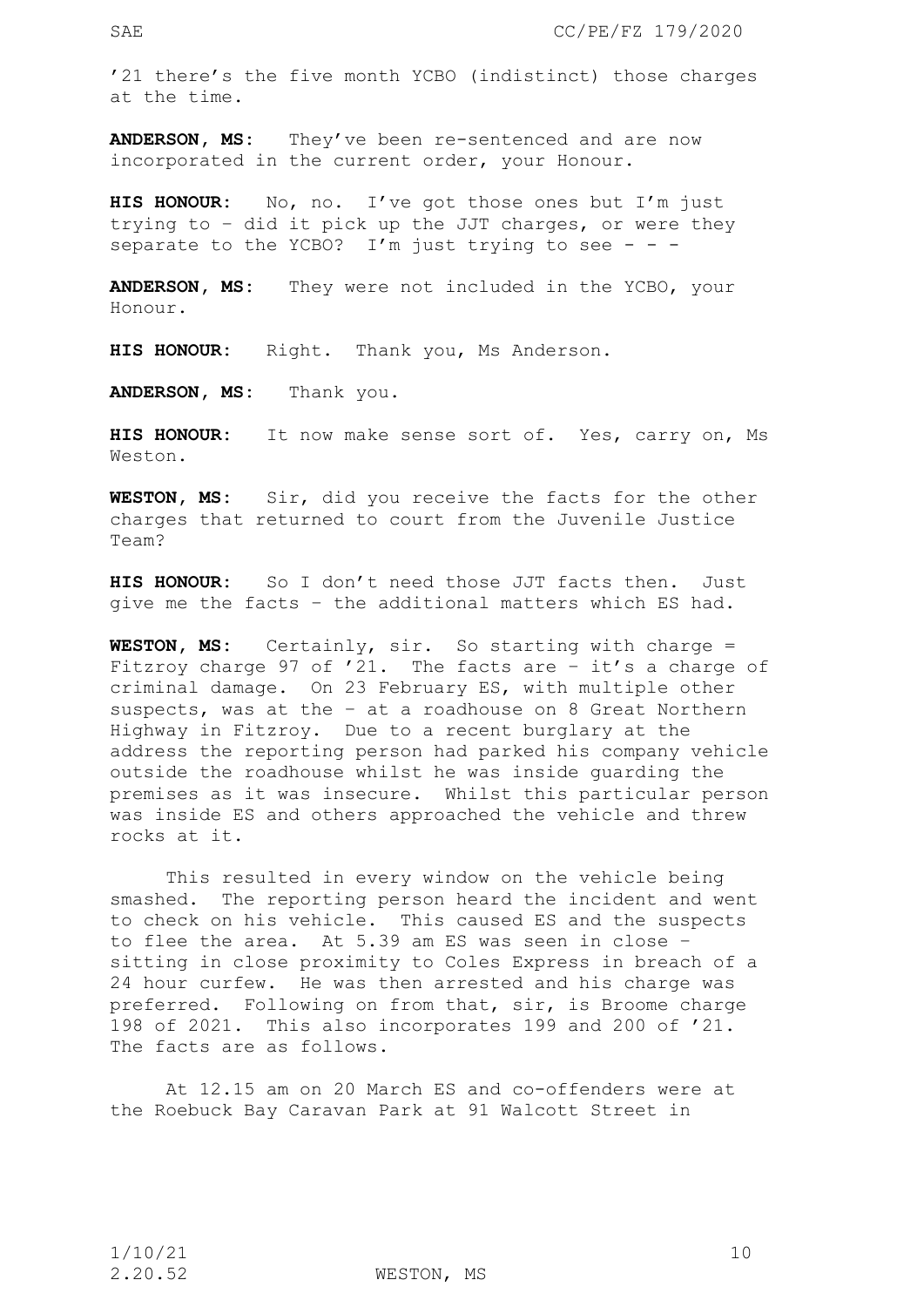SAE CC/PE/FZ 179/2020

Broome. ES with co-offenders attended site 82 and entered the onsite caravan through an unlocked door. They took cigarette tobacco, a Bankcard, \$75, a bag of toiletries and vehicle keys to a vehicle, registration 1CVS591. All items belonged to the victim and were taken without his consent. ES and the co-offender exited the caravan and searched the toiletries bag at the front of the caravan.

ES then entered the victim's vehicle, sitting in the front passenger seat, while the co-offender started the vehicle and started to drive. They had driven approximately 20 metres when the victim, who was woken up by the sound of his vehicle starting, opened the passenger side door and entered the vehicle. The co-offender got out of the vehicle and ES jumped into the driver's seat and kept driving through the caravan park. ES tried to steer the vehicle into other parked vehicles, caravans and trees, however the victim took hold of the steering wheel to prevent the vehicle from crashing.

ES then drove for about 300 more metres before the victim was able to move the vehicle out of gear and put his foot onto the brake. ES fled the vehicle as it came to a stop leaving behind his baseball cap. He was found by police in company with the co-offender still within the caravan park grounds. He was also found in possession of the victim's Bankcard and cigarette tobacco. He was arrested and these three charges were preferred.

 Following on from that, sir, is charge – Fitzroy charge 147 of '21. This is a charge of aggravated burglary with intent and it's also common to JD. Facts are some time between 11.30 pm on 18 April and 10 past midnight on the 19th ES went to the Broome Youth Support Group in Broome with others. The group forced entry to the front door, damaging the front door frame with screwdrivers. On entry the offenders walked through multiple areas of the building and activated the alarm which caused them to run from the address. The business was closed at the time and there were no staff members present.

Police were contacted to attend and CCTV footage was obtained. At 11.25 am on 19 April ES and other cooffenders were found travelling into Fitzroy Crossing on a Greyhound bus where they were arrested in relation to this and other matters. ES was taken to the Fitzroy Crossing Police Station where he declined to participate in an interview and was subsequently charged.

 Following on is Fitzroy charge 148 of '21 which is a charge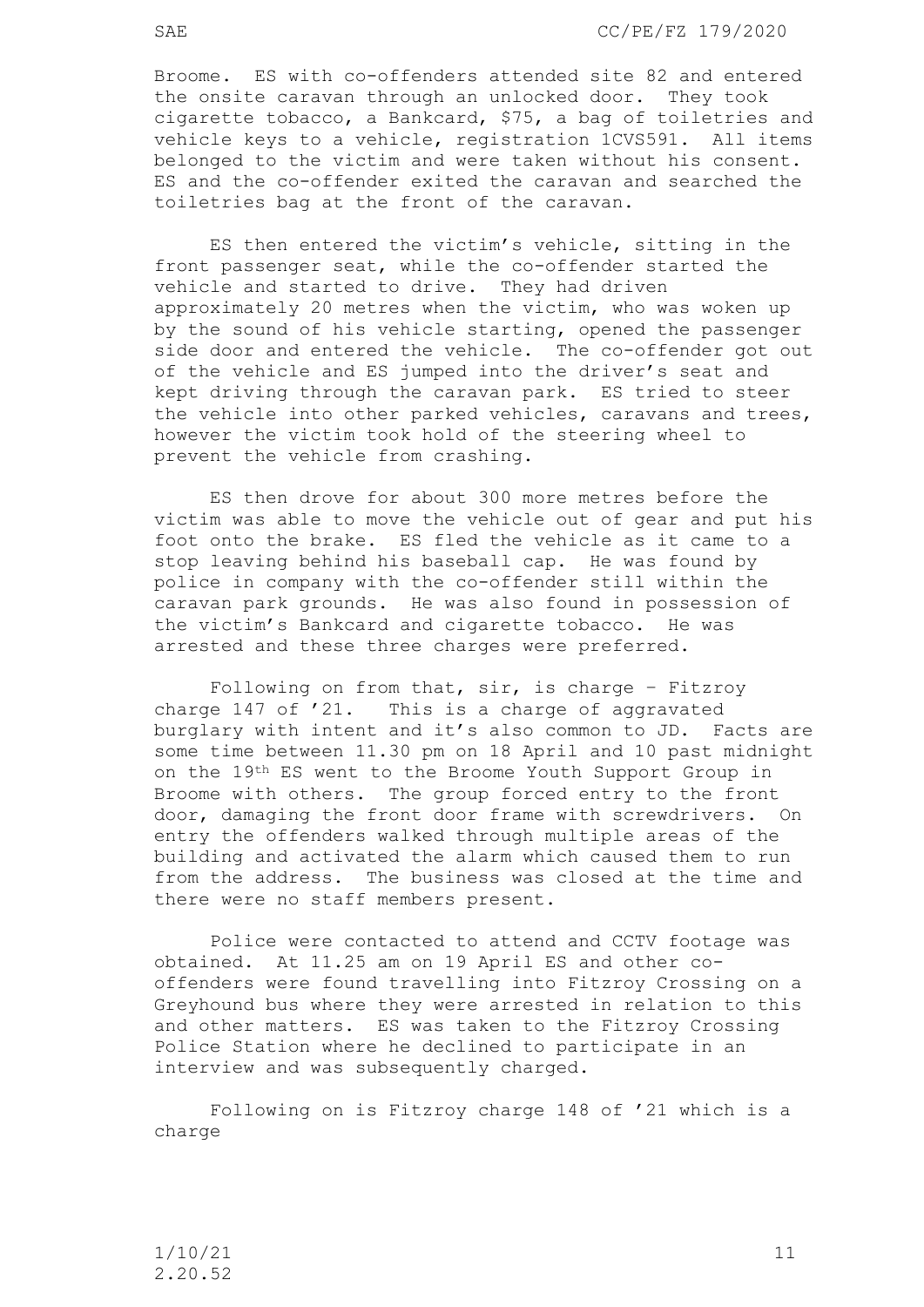of steal motor vehicle and, sir, again, this is common to JD as well. This is the charge where a vehicle has been stolen and the rear canopy has been set on fire.

**HIS HONOUR:** Yes.

**WESTON, MS:** Did you wish me to read the facts for this as well?

**HIS HONOUR:** Yes.

**WESTON, MS:** Yes. Between 8.30 pm and on 18 April and 4.55 am on 19 April ES went to the victim's home address at number 12 Rodriguez Road, Cable Beach, with the cooffenders. The group entered the victim's Toyota HiLux, registration VM24010, and forced the ignition of the vehicle by unknown means. This allowed the vehicle to start. The group drove the vehicle from the address and travelled along the Great Northern Highway in Camballin where the vehicle was involved in an incident and the group set the rear canopy of the vehicle on fire before abandoning it on the side of the road.

The group was seen by police a short distance from the vehicle walking away and, again, ES was one of the offenders that were arrested travelling on the Greyhound bus on 19 April of this year.

**HIS HONOUR:** Who's the complainant on that one? It was?

**WESTON, MS:** The complainant on that one, sir, is - - - - - -

**HIS HONOUR:** Mr Masuda or Millard?

**WESTON, MS:** I believe that it's Mr Masuda.

**HIS HONOUR:** Right. Sorry, I've forgotten. Did you read those already for  $-$  it's the same facts as JD obviously  $$ did you read them?

**WESTON, MS:** Yes. That's correct. So that – those facts in – sorry – I haven't read the facts in relation to the fire which is Fitzroy charge 149 of '21.

**HIS HONOUR:** Yes.

**WESTON, MS:** On 19 April ES in company with the cooffenders was involved in a traffic incident on the Great Northern Highway. This is in the Toyota HiLux, registration VM24010. The group set the rear canopy of the vehicle on fire before abandoning the vehicle on the

2.20.52 WESTON, MS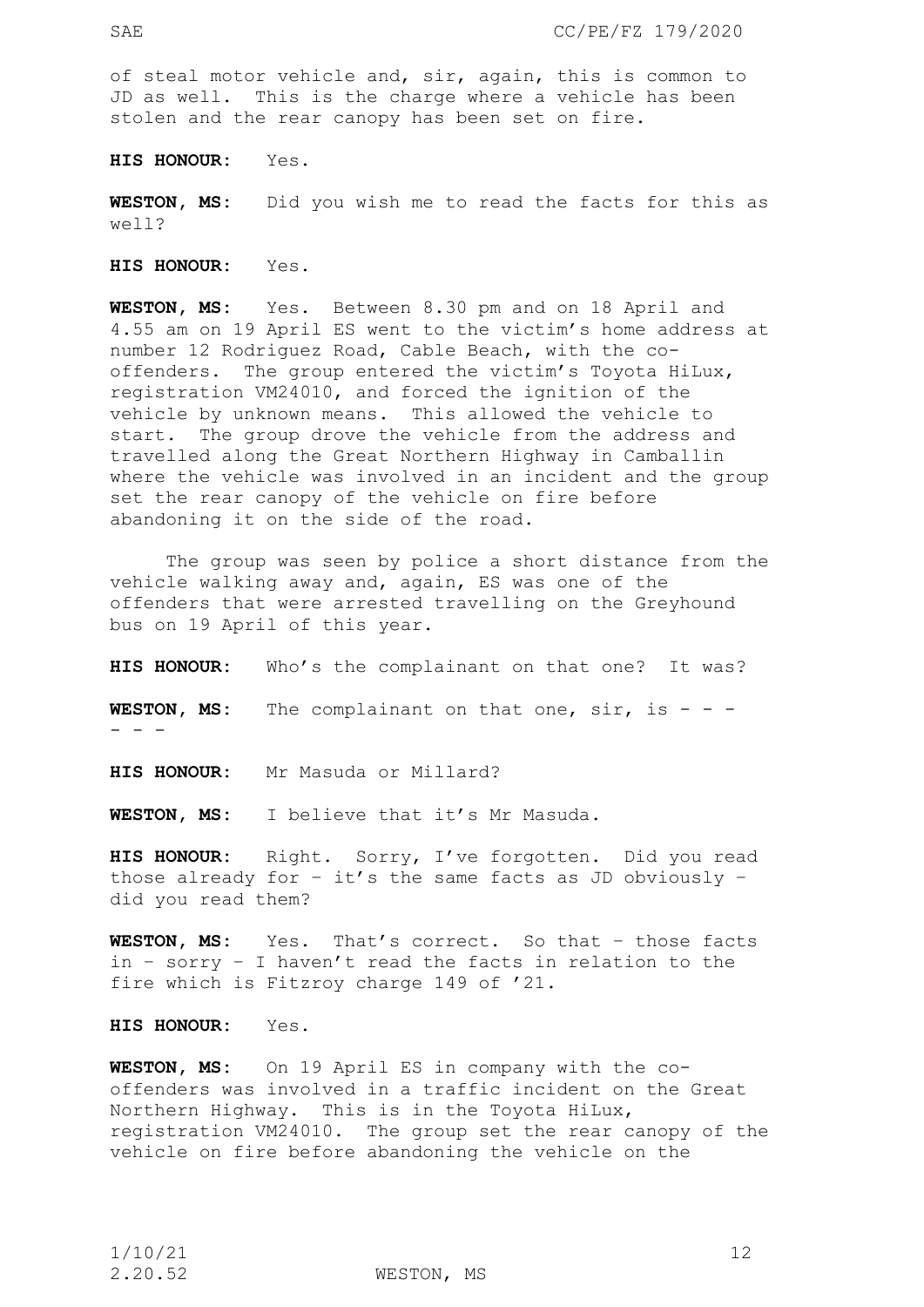highway. The rear canopy of the vehicle was damaged as a result of the fire and the group was seen by police a short distance from the vehicle walking away and ES was arrested on 19 April on the Greyhound Bus.

Charge – Broome charge 253 of '21. This is the charge of aggravated home burglary and commit. At 11.30 pm on 27 April ES and others went to the Fitzroy River Lodge on the Great Northern Highway in Fitzroy Crossing. They went there with the intention of stealing a motor vehicle. In company with five others they approached a pitched tent within the camping grounds. ES was present when a cooffender tried to unzip the tent before waking the victim. Due to the victim waking up ES started beating the side of the tent with a large stick.

Another co-offender produced a screwdriver plunging it through the tent wall, cutting a large hole and entering the tent. ES and the co-offenders made demands to the victim saying, "Give me your fucking keys or we will kill you." The victim was extremely frightened and threatened and threw the keys to his Toyota HiLux, registration 1EWM602, through the large hole in the tent wall. On 29 April ES was arrested in the B Aboriginal Community. Those facts, sir, are also common obviously to JD and the facts also relate to ES's charge of steal motor vehicle which is Fitzroy charge 161 of '21.

Now, and lastly, sir, the facts for Broome charge 454 of '21. At about 8.15 pm on 11 July of this year the victim's 2015 Toyota LandCruiser, registration 8817, was stolen from the Fitzroy Crossing rodeo grounds. At about 7.30 on 12 July the stolen LandCruiser was being driven in a westerly direction along Sandpiper Avenue. Police identified the stolen vehicle and tried to conduct a vehicle stop by activating its lights and sirens. ES was driving. He failed to stop and continued to drive west along Sandpiper Avenue.

Police continued to follow with their lights and sirens on. He turned right on to Flying Fox Avenue, left on to Bandicoot Loop, before driving over an adjacent verge, crossing over (indistinct) Drive and into bushlands. The vehicle was swiftly located in the nearby bushland and was on its roof. Police found ES in company with three other co-offenders walking along (indistinct) Road walking away from the stolen vehicle. He was then arrested and handcuffed at the time. Those are the facts, sir.

**HIS HONOUR:** Thank you. Now, Ms Williams.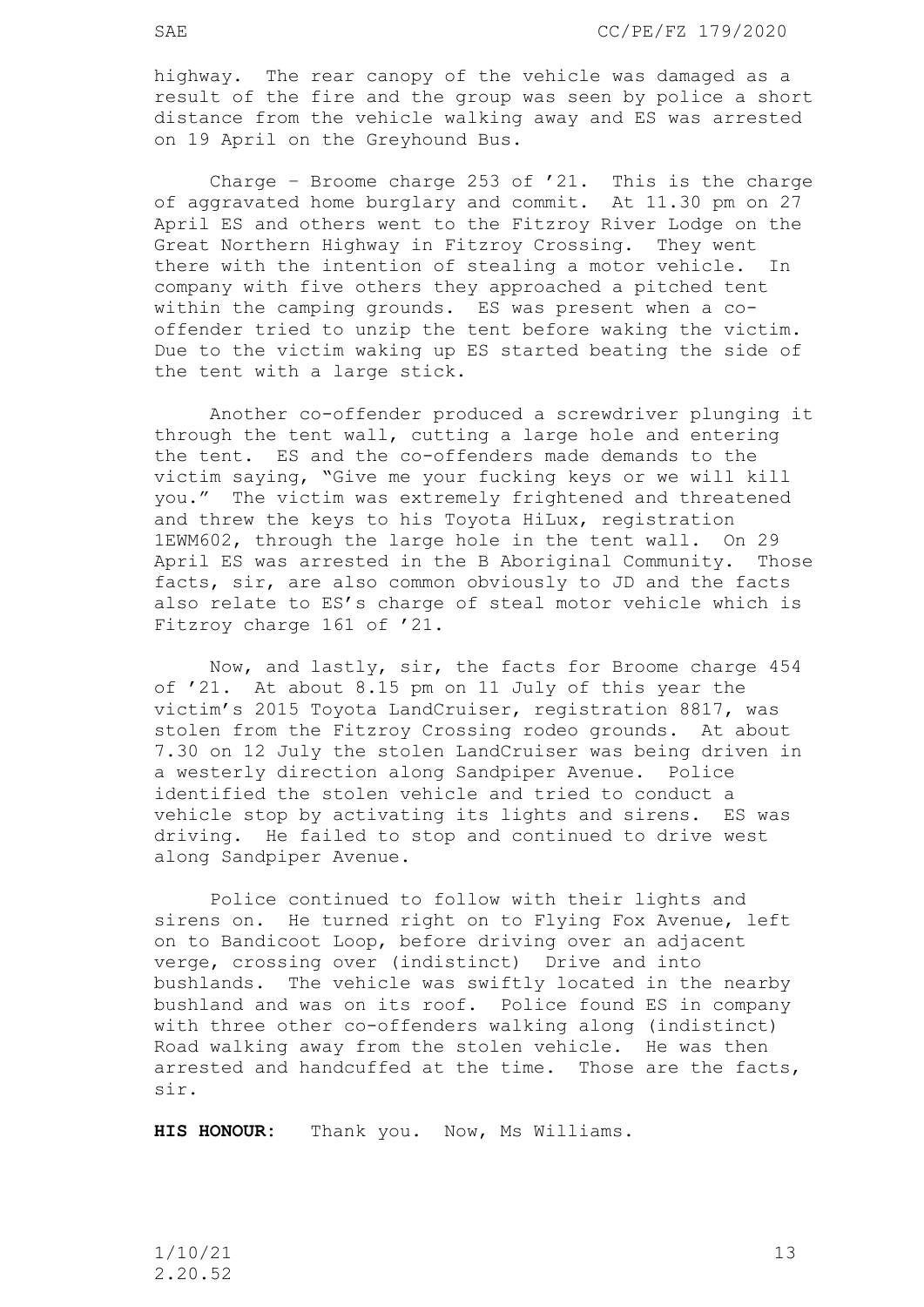**WILLIAMS, MS:** Thank you, sir. Shall I, perhaps, address you in relation to JD first and do - I wasn't aware - - -

**HIS HONOUR:** Whatever suits you.

**WILLIAMS, MS:** Thank you sir. I do seek to rely on my written submissions that I've filed and  $-$ 

**HIS HONOUR:** Yes. They're very helpful. Thank you.

**WILLIAMS, MS:** - - - today, perhaps, just provide your Honour with an update as I've spoken to each of the boys today.

**HIS HONOUR:** Excellent.

**WILLIAMS, MS:** And I think that might be – I even felt there was a gap lacking in those reports as to their personal circumstances.

**HIS HONOUR:** Well, look, the sort of problems that it does create, Ms Williams, is – well, not so much for me, I get reviews rarely from magistrates, but – and I'm sure Ms Anderson will pass this on to Youth Justice officers, it makes it very difficult for the magistrates if they don't have sufficient information from Youth Justice to, you know, have proper regard to all of the circumstances in arriving at a sentence. You end up – to a degree you're running blind, so the reports need to have the detail in them to assist the court.

**WILLIAMS, MS:** Yes, sir.

**HIS HONOUR:** Carry on.

**WILLIAMS, MS:** In relation to JD he was a child who had spent 107 days in custody away from his family and country. This review attempts to share with this court the significance of that time on his life and why that time in custody represented a curial punishment with the result that no further punishment was required. With respect to the court below it was wrong not to take into account the significant amount of time in custody for JD in a way that did not recognise the particular circumstances that meant that that time in custody was harder for him than other children.

In that regard, as mentioned in my written submissions, I rely on the case of the State of Western Australia v Richards. The time in custody represented a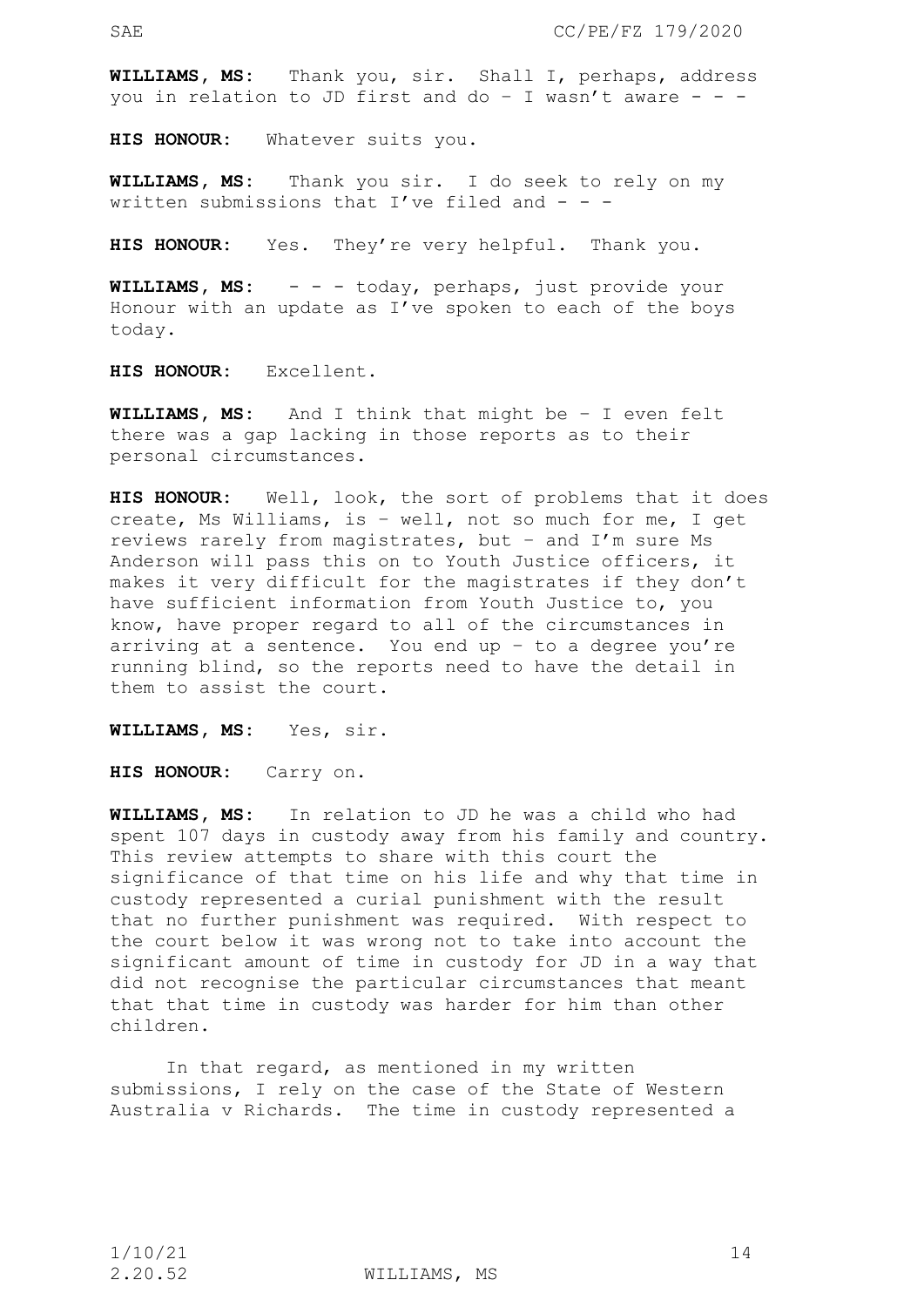curial punishment of the type in State of Western Australia v JC (A Child) with the result that section 67 is the appropriate disposition. In relation to my submission that section 67 is appropriate for JD I do rely on the time he spent in custody, his diagnosis as outlined in the multidisciplinary report of fetal alcohol syndrome disorder and language disorder, his limited record, his personal circumstances, his pleas of guilty and cooperation.

In relation to JD's current personal circumstances he tells me he's currently attending school and enjoying it. He reports to Youth Justice Services as and when is required. He's spending time with his family. His brothers take him out fishing for barramundi, brim and catfish. They take him out hunting for goanna, turkey and kangaroo. His recent trip was three days ago where he caught brim and freshwater prawns at the Fitzroy River. He is still living with his grandmother, AD, at B Community outside of Fitzroy Crossing and he tells me they're still in the process of arranging to work for the rangers. He's still very keen to engage with the rangers.

In relation to sports he tells me that all the boys in B Community play football together. He was playing football whilst in Banksia and he maintains that now. They're currently off-season but he tells me he will play for the team next year.

 He tells me his time in Banksia was bad. He struggled not seeing his family. He has never lived in Perth and as I highlighted in my submissions never been in the metropolitan area.

He tells me he definitely doesn't want to go back to Banksia, and that has been a significant motivating factor for him to stay out of trouble. He tells me has been stopping at home. I asked him what he does when the – if any boys come by in a stolen car. He tells me he says, "Go, go away. No, you mob can go", and I asked him why he tells them that. He said, "Because I don't like to go back to Banksia."

 He grew up in B Community with his grandmother. He tells me he saw a fair amount of people that were intoxicated and those people would fight often. He can't remember too much about his childhood. He has recently had to attend sorry camp and that was due to a recent passing of a young girl in the community. He tells me they sit down in sorry side. He has still managed to continue his schooling during this time. He tells me that he attends school. There's a bus that comes out to B Community and he attends with other boys from his community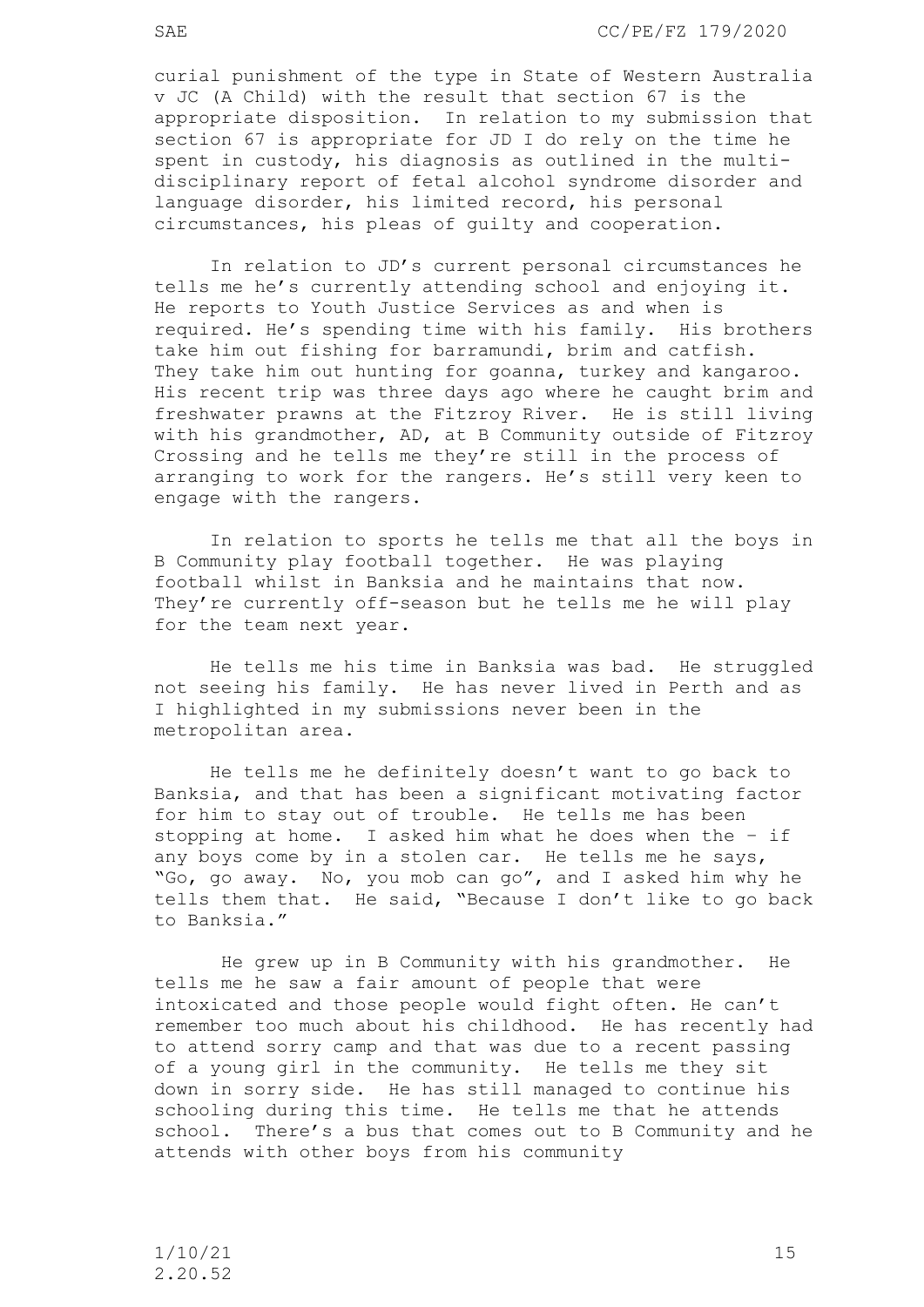that haven't offended with him so are a positive influence on him.

His favourite thing is football as I've mentioned. He learnt how to play guitar and drums in Banksia and he has maintained that because there's an organisation, Nindilingarri, in Fitzroy Crossing and they have band equipment. He tells me you can record your own songs there, so he goes there after school. He can play songs. They have a drum set, guitars and a keyboard so he is engaging in pro-social activities in the community of his own accord, sir.

 Fortunately, now, your Honour has the benefit of seeing the impact of the time in custody that it has had on JD and that it has had the effect of deterring him from future offending. I have made some notes to highlight particular parts of the FASD report, sir.

**HIS HONOUR:** No, you don't need to. I've read it.

**WILLIAMS, MS:** Okay. Your Honour, there was nothing further. Unless your Honour wished for me to address in detail any part of my written submissions  $- -$ 

**HIS HONOUR:** No, Ms Williams. That's – I really wanted to know what he has been up to, so it's very helpful that you've been able to give me that additional material. So you can move to ES and no doubt you will be able to tell me the same things about ES because  $I - he's$  the one I know least about.

## **WILLIAMS, MS:** Yes, sir.

**HIS HONOUR:** And he's the one, it would seem, who has not been compliant as well.

**WILLIAMS, MS:** Yes, sir. His compliance hasn't been as good as JD's. He tells me he's staying at B Community as well. They both stay there. He has attended sorry camp for his 12 year old niece who passed away as well. There was a delay for the funeral as there was three other funerals, his mother told me, that they needed to attend to and so they had to wait for each, and sorry camp was then extended.

 In relation to – if I can just address your Honour. In relation to that time between when he was granted bail and then reoffended there was things going on for him within his family life and he is, in terms of the transience, in the hands somewhat of his family and parents. He tells me during that time his mother had been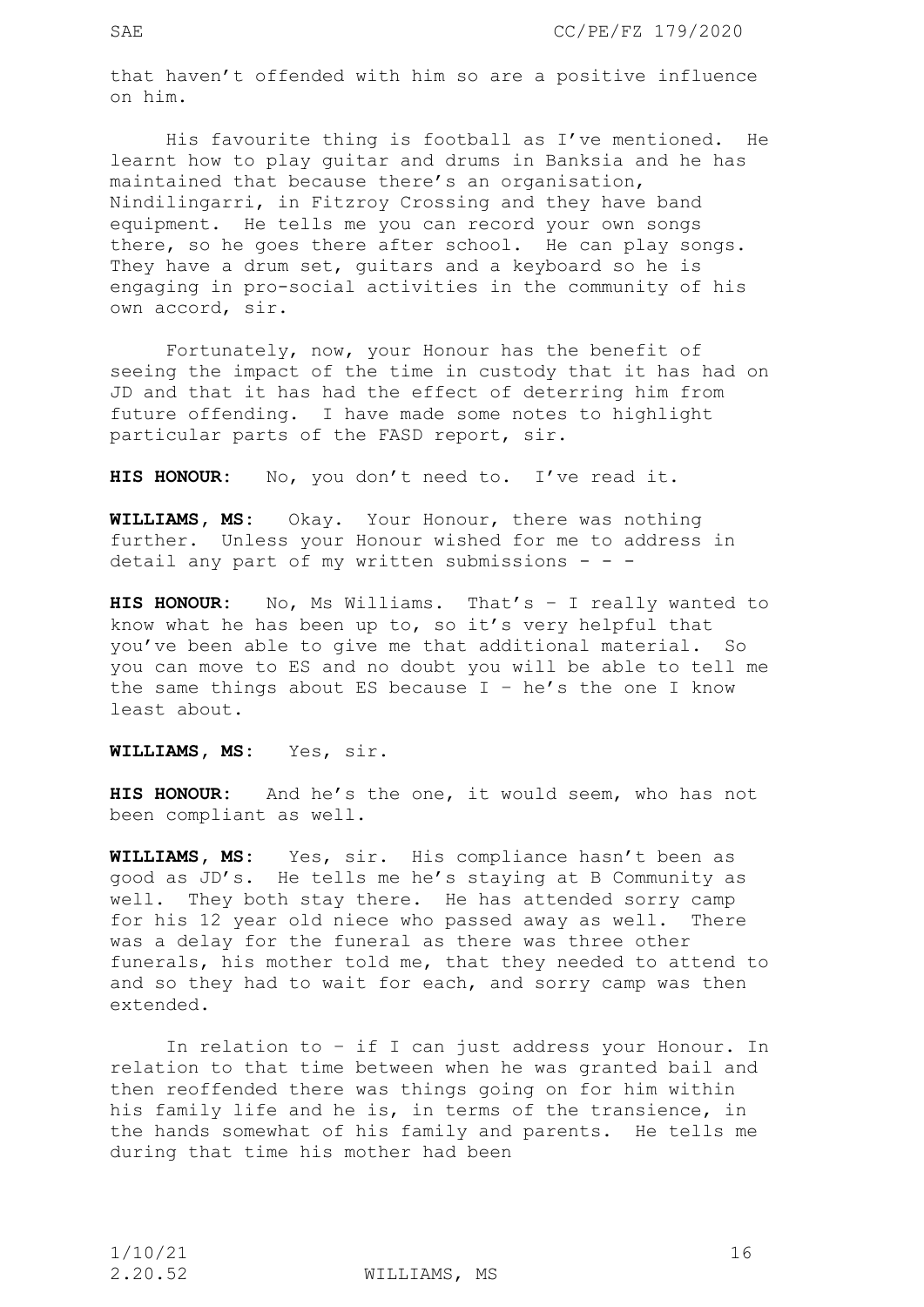admitted to hospital with pneumonia. He was taken by family to a funeral at M Community which is another outlying community from Fitzroy Crossing. The car broke down when they were on their way back to Derby. They couldn't make it back in time for court. There were ongoing issues that he – he was going back and forth and that was the reason why his engagement with Youth Justice was somewhat affected.

 He's in a similar position as JD. He tells me that if the boys rock up he tells them to go away. He doesn't want to go back to Banksia. He missed his family while he was in Banksia. He wasn't able to see anyone. He had no visits. He only saw his parents briefly on the court video-link when they would sit behind me.

He tells me has been reporting to Youth Justice and there was that time where he was given a warning letter and now he is maintaining that reporting. His favourite thing to do is play football. And just in relation to engagement with his orders I would note, and it's certainly no criticism, but Fitzroy Crossing is fairly remote and we only have one Youth Justice officer based here. I understand that officer has had to take periods of leave. There was a period of about a month.

**HIS HONOUR:** Yes. That's referred to in the report so it makes it difficult to comply I imagine.

**WILLIAMS, MS:** Yes, sir. So – but during those periods when they're on leave there's no-one that actually comes and bases themselves out here. I believe Youth Justice travel on the court plane which is a day trip plane and what my instructions are is that they have to report by telephone which makes it also difficult in terms of, you know, family maintaining telephones and remembering the phone numbers for Youth Justice Services and it's very difficult, I think, to engage with individuals that English is not their first language.

They don't speak fluent English over the telephone, sir. Apart from Youth Justice in town there aren't many services that they can otherwise engage with without the presence of Youth Justice, and there's only one officer on her own to cover a fairly large region with many communities outlying Fitzroy Crossing.

**HIS HONOUR:** And can you tell me, Ms Williams, how far – I'm not familiar with B Community – how far is it from Fitzroy?

**WILLIAMS, MS:** 20 kilometres outside of town.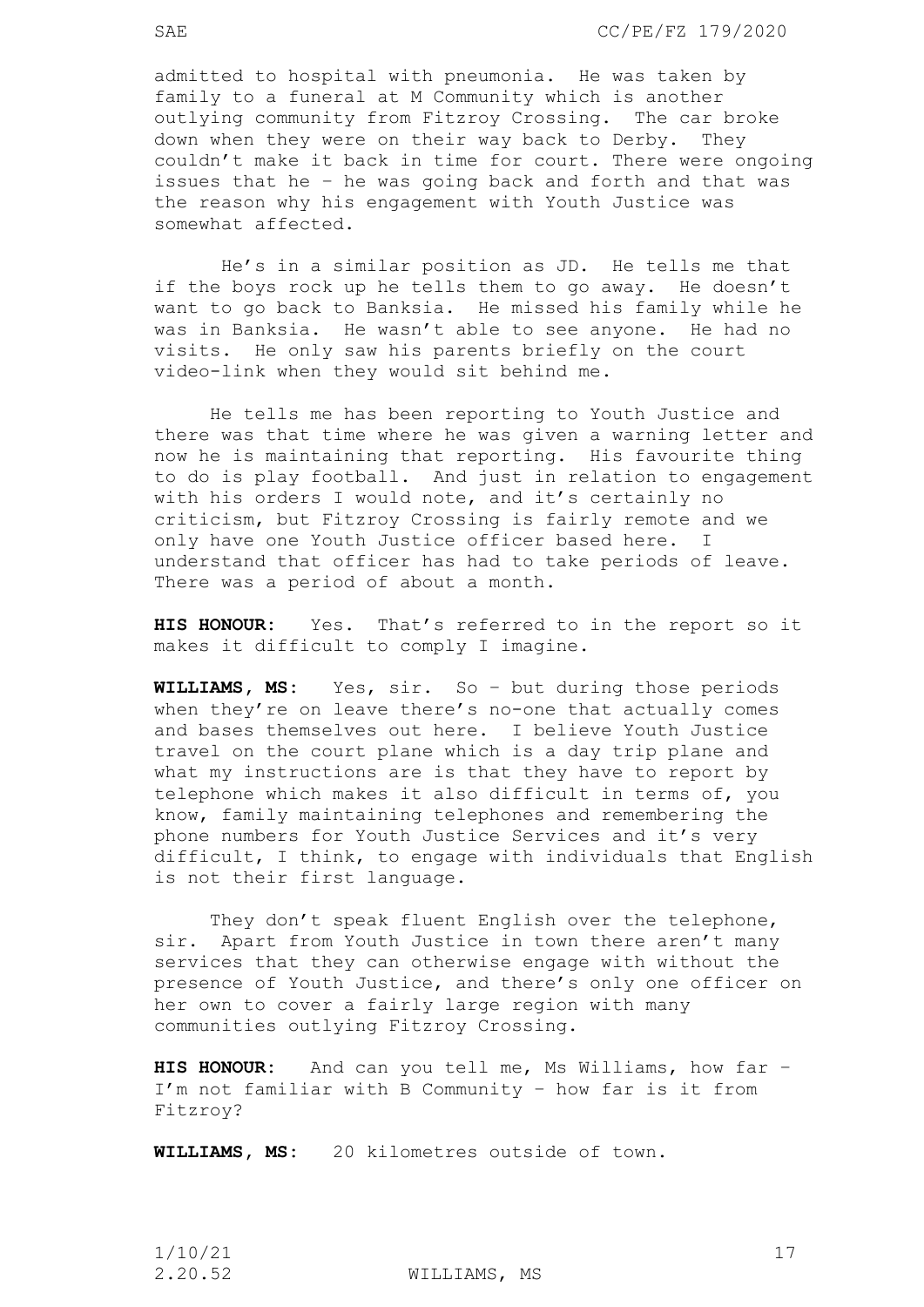**HIS HONOUR:** Thank you.

**WILLIAMS, MS:** So I also have additional information in relation to ES's background.

**HIS HONOUR:** Yes.

**WILLIAMS, MS:** I've been able to obtain some information from his mother who's at the back of court today, and I – she has been, certainly, a little bit hesitant and not as forthcoming as I would have hoped but I will provide your Honour with what I have. She tells me that ES's father, PS, spent time in custody for drink driving around the time when she was pregnant. She tells me he has been previously violent to her and it was usually alcohol fuelled violence. She says she didn't report these incidents to the police.

She informed me that she consumed alcohol while she was pregnant with ES. They were in Broome at the time as his father was in custody at Broome Regional Prison and Broome was – alcohol was more readily available in Broome at that time.

 She also reported that ES suffered bullying in school and within the community when he was younger. She tells me that the kids would go against him and fight him and he would come home crying and she would have to go and speak to the other children and their parents. That's the information I have today, your Honour, in relation to an update.

**HIS HONOUR:** Thank you.

**WILLIAMS, MS:** Was there anything further in relation to ES that you wished  $-$  -  $-$ 

**HIS HONOUR:** Well, look, ES is the one who I don't have – that additional information you've provided me with is helpful. Now, there is a reference in your submission to the fact that he has never had any investigations. Now, I'm not going to go down that path and I don't do that unless I'm absolutely persuaded that it's necessary. To my view that it might be in the interests of both boys to finalise these matters today by way of the review, but if you press on me that there ought be some further investigation in relation to ES then I would consider that but I can't see it for myself at the moment I have to say.

**WILLIAMS, MS:** Not at this time, sir. I'm not pressing that at this time.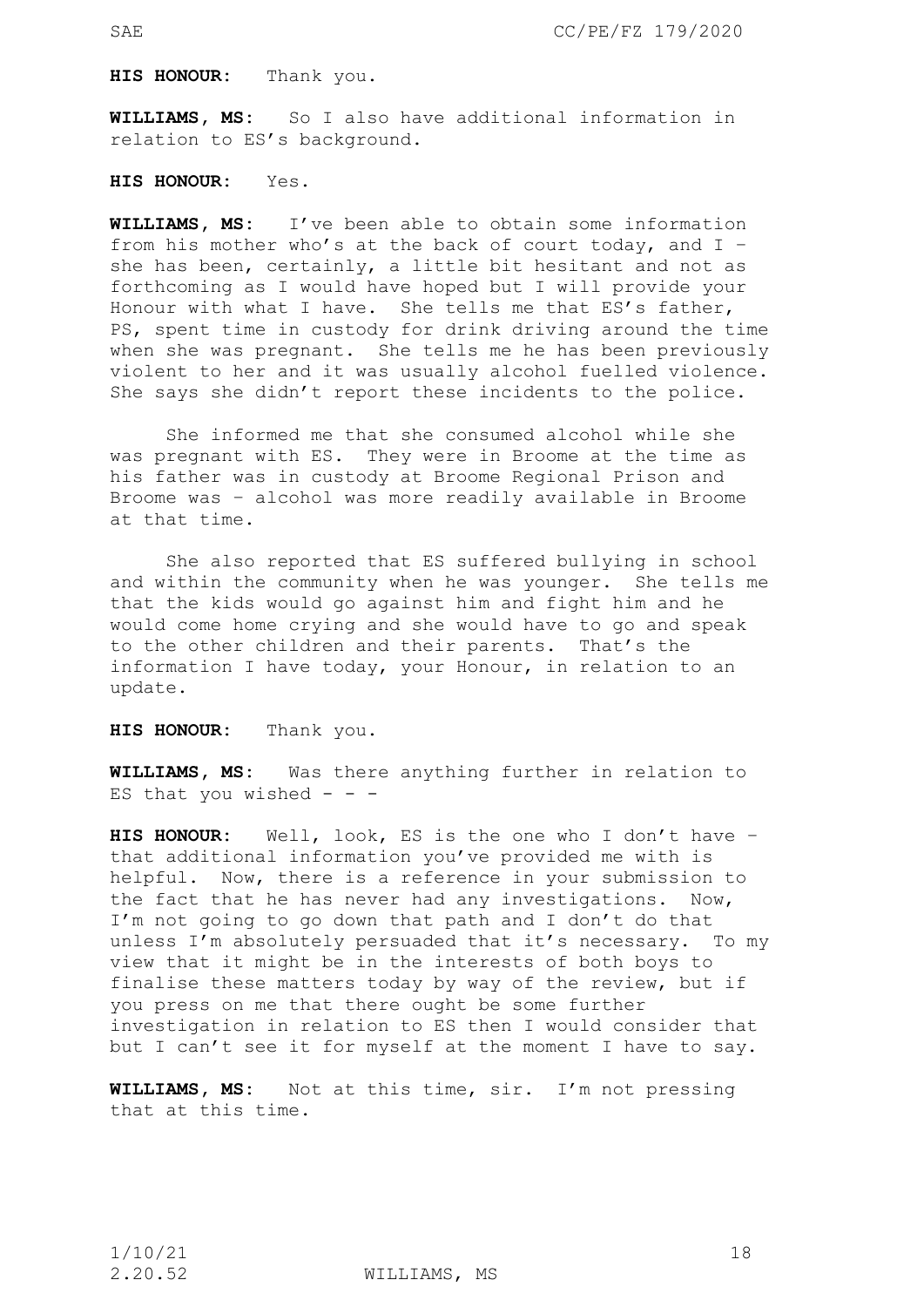**HIS HONOUR:** All right. Thank you. Carry on.

**WILLIAMS, MS:** Those were my submissions, sir, for ES.

**HIS HONOUR:** Thank you. Ms Weston.

**WESTON, MS:** Thank you, sir. Your Honour, the State's position is that the 107 days JD spent in custody were taken into account at the time that Magistrate Young sentenced him. Looking at JD's record he was sentenced to that YCBO on 20 April of this year and that was in relation to burglary and stealing offences and also some steal motor vehicle offences, and it was only seven days later that there was that aggravated burglary and steal motor vehicle that was committed.

This is the one at the Fitzroy River Lodge where the victim was in the tent and had the hole cut in the tent and then had to throw his keys out through the hole so terrified was he.

**HIS HONOUR:** There's no doubt some of these offences were very serious.

**WESTON, MS:** Very, very serious. So whilst the State accepts that 107 days in custody is an excessive – is a long period of time it's not excessive when you look at the amount of serious offences that have been committed and when you look at the fact that this would have been a very, very frightening experience for that particular complainant, and it's a shame that he didn't provide a victim impact statement as that would have been quite enlightening.

Your Honour, just in relation to this review what I did was I actually rang the detectives from Derby just to get an insight into what was happening up there. Are you interested in hearing some of that information?

**HIS HONOUR:** Look, I am. I've got a fair idea because I know about the epidemic of car theft and what's going on, not only in the Kimberley but in the Pilbara. The magistrate referred to it in his remarks and, you know, the tragic death of a young girl in - from this community - - -

**WESTON, MS:** Yes.

**HIS HONOUR:** - - - highlights the problem.

**WESTON, MS:** Yes.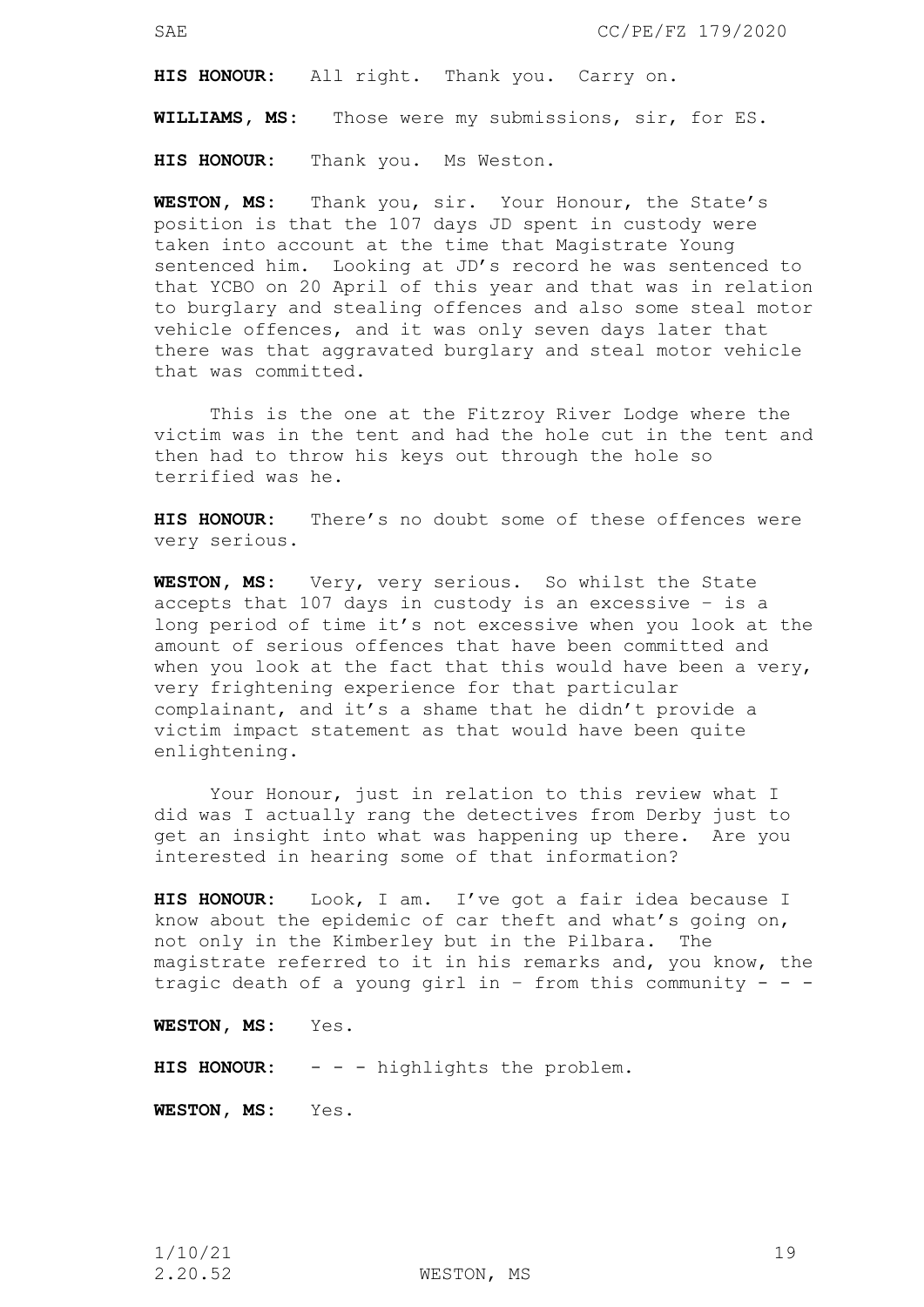**HIS HONOUR:** But, please, do place on record what the prosecution's view about this is.

**WESTON, MS:** Certainly.

**HIS HONOUR:** I'm just assuming that's what you're referring to.

**WESTON, MS:** Yes, sir, it is. So I spoke to a detective from Derby. To use his words, "Broome and Fitzroy are on fire at the moment in terms of juvenile offending", and as you say, sir, Magistrate Young was obviously cognisant of that and he refers to it in, I think, it was his sentencing of ES that there are certain community expectations and also the need to protect the community and that should be factored into sentencing. He actually said something along the lines of, "I don't live in a cave."

So the State says that when sentencing both of these boys those factors need to be taken into account particularly the need for general deterrence although personal deterrence is also a factor as well. Other information I received, sir, is that there is a group of adolescents known as the Fitzroy Group and they're effectively a gang, and there's also a gang in Derby called the Derby Boys, and there's another group of adolescents in Broome and what they are doing is they're competing with each other on Snapchat for who can commit the most serious offences and they're committing offences and they're videoing them on their phones and then they're swapping – they're sending them to each other.

And I understand that this may have been – and I'm not 100 per cent sure of this but this may have been in relation, or somehow involved in relation to the recent tragic death of that young girl. She was in, as I understand it, a stolen motor vehicle that was being driven way too fast and obviously the consequences on that occasion were tragic. So the police are very concerned at where this is leading because the seriousness of the offending behaviour of the young people seems to be escalating.

Another comment that was made was that the kids are using the Fitzroy Lodge as a used car lot, and I think that's borne out by the statement that JD provided. He said, this is at paragraph 10:

We were bored so we decided that we would just go and steal a car from the Fitzroy Lodge.

2.20.52 WESTON, MS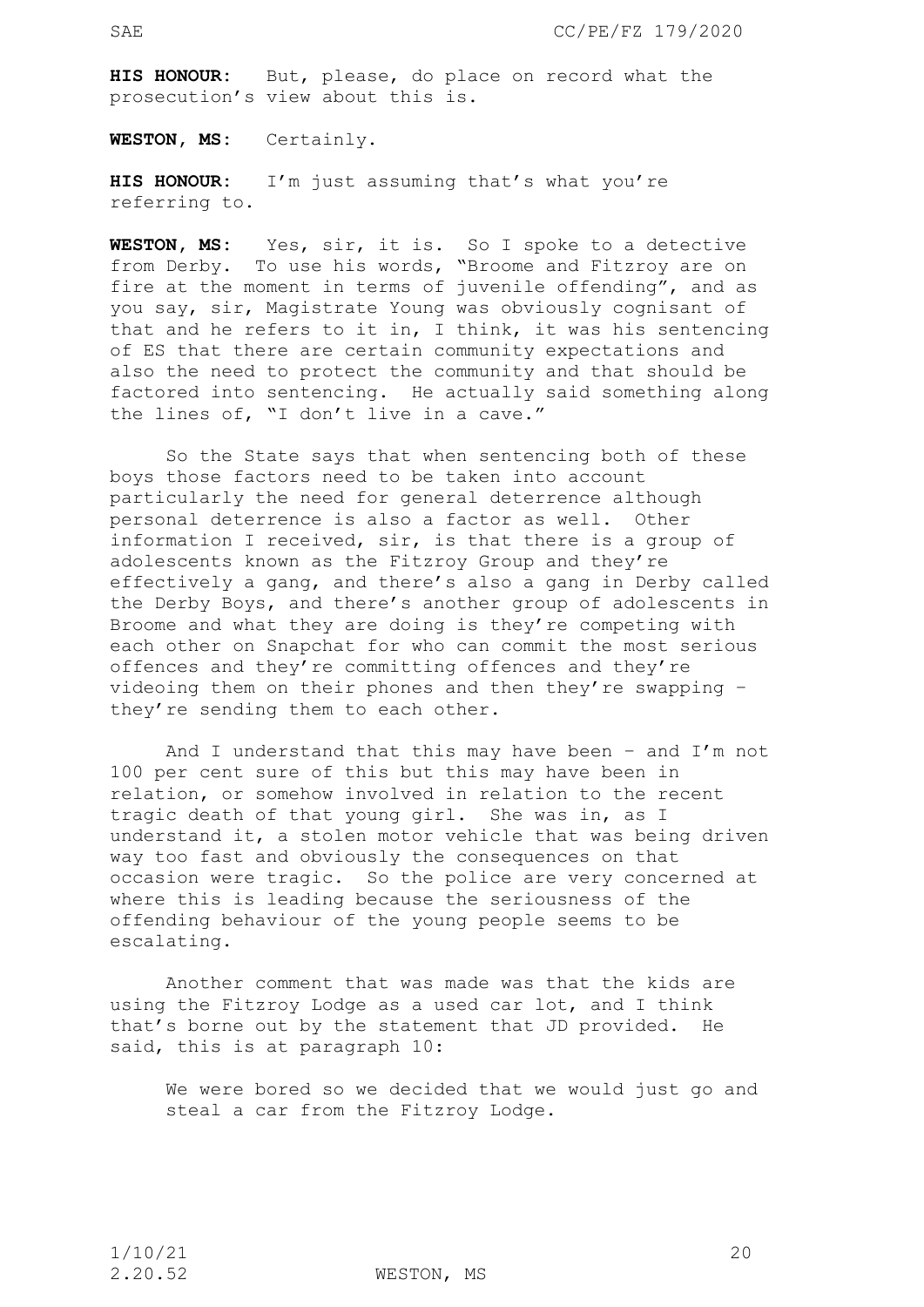SAE CC/PE/FZ 179/2020

 And then once the car was stolen they were using that car to play chicken with other vehicles. So, again, I think this is how the young girl came to pass because there was a stolen car being driven way too fast and obviously there was  $a - -$ 

**HIS HONOUR:** There are a number of - - -

**WESTON, MS:** Yes.

**HIS HONOUR:** - - - similar used car lots throughout the Pilbara and Kimberley unfortunately.

**WESTON, MS:** Right. I understand, sir.

**HIS HONOUR:** I mean, look, this is – it's information which is relevant really to deterrence and  $-$  -

**WESTON, MS:** Deterrence particularly, sir.

**HIS HONOUR:** But these boys can only be sentenced for what they've done in their individual circumstances.

**WESTON, MS:** I understand. I understand. I just thought I would also – just wanted to bring that to your attention, sir.

 In relation to the sentence that Magistrate Young handed down he obviously had the – both factors of personal, and in particular, general deterrence in mind at the time of sentencing. Also, sir, my learned friend has referred to JD's diagnosis and whilst that is serious and it is obviously a mitigating factor and that was recognised by Magistrate Young, but he also said, and I think this is really relevant, and this is at page 11 of the sentencing transcript that:

Whilst the diagnosis is a mitigating factor - it actually meant that JD was more likely to offend because he's more suggestible obviously and more easily led and perhaps that has been borne out by the offending.

 So that also has to be taken into account, I would suggest, at the time of sentencing. So in relation to the sentencing for JD, sir, I understand the comments that have been made by my learned friend as far as the limited resources that are available to that particular community are concerned, but it seems that both of these boys, and this comment applies equally to ES, but both of these boys need some supervision and structure in their lives and that can be provided by way of an order. That can

2.20.52 WESTON, MS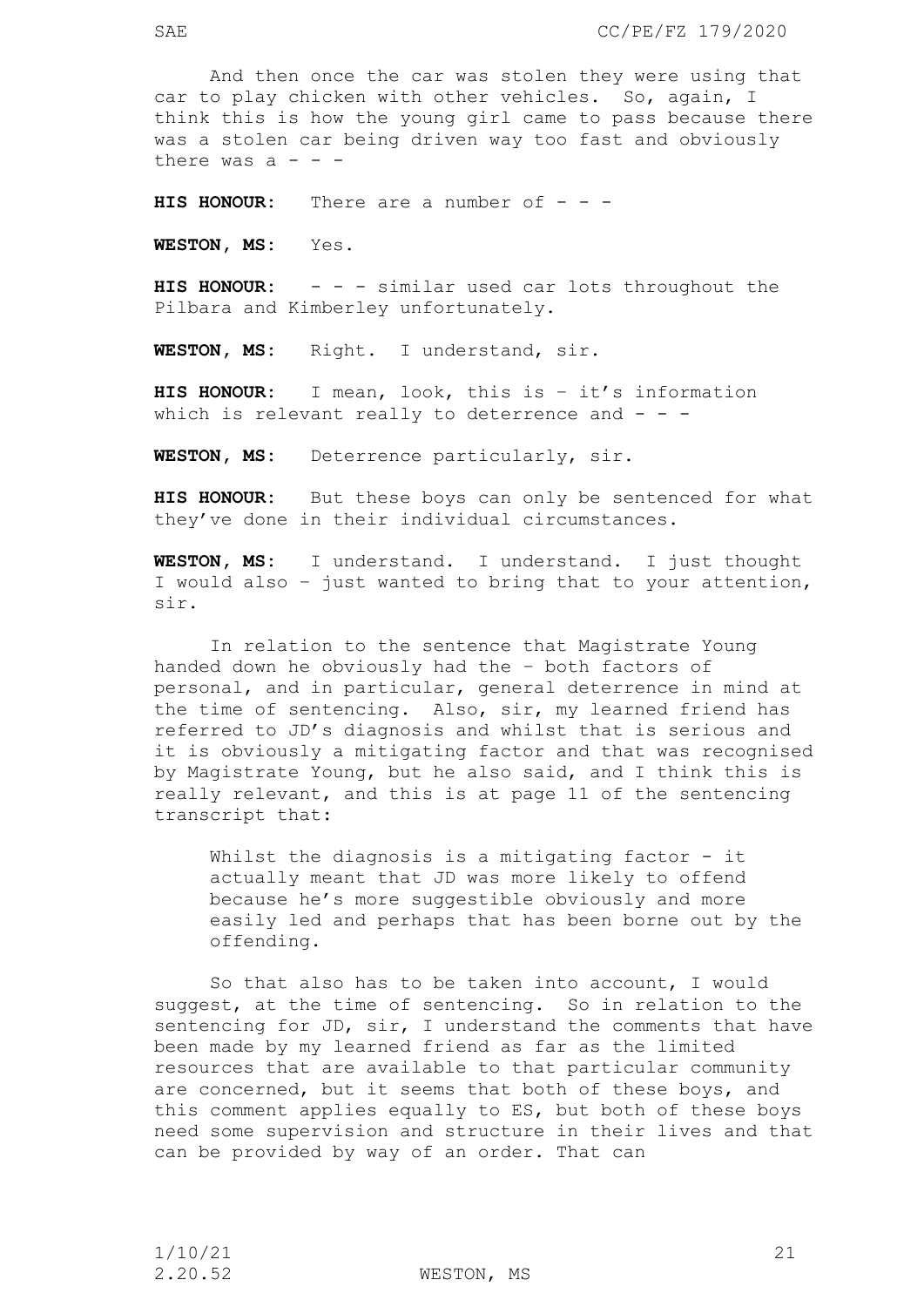be provided by Juvenile Justice.

 JD – I understand he lives with his grandmother. He also has an older sister who is assisting in his care and I think that's his sister who has come to court with him. I would have thought that any additional support that they could be provided with would be beneficial and it's for those reasons, sir, that the State says that an IYSO is entirely appropriate as far as JD was concerned.

If I could turn to ES. The State's position is that he was very fortunate to get a conditional release order. Obviously his offences are perhaps a little more serious than JD's and there's a clear escalation in his offending and I think that was conceded by defence at the time of sentencing. ES has had numerous opportunities. He has had a couple of JJT referrals. They've been obviously mentioned. Both of those referrals have come back to court because they were unsuccessful.

He was out on bail. He got an arrest warrant issued in relation to some of his charges. He was let out again and reoffended which made him schedule 2. There has been – he has been schedule 2 as far as – when I look at his record he has been schedule 2 on several occasions. So he has had the benefit of being granted bail. He just goes out and reoffends. He gets an order seven days after he gets the YCBO. He then reoffends with serious offences. That's 27 April. Those are the offences that the – where the complainant was in the tent and had the hole cut in it, threw his keys through the hole. He was arrested in relation to that on the 29th. He was in custody until 18 May. He was let out on bail and he reoffended again so on that occasion he again became a schedule 2 offender.

So all of that, sir, is just to say that ES has had opportunity after opportunity and nothing seems to have worked and so the State's position is that because nothing else seems to deter him that a conditional release order which means that there is a sentence of detention hanging over his head would be an effective deterrent as far as personal deterrence for ES is concerned.

I also was just going to refer to the fact, and my learned friend alluded to the fact, that there may be some cognitive issue as far as ES is concerned, but obviously your Honour has dealt with that. The State's position is at this stage that's mere speculation. Obviously that can't be taken into account.

 Your Honour, those are the State's submissions. We would say that a conditional release order as far as ES

1/10/21 22 2.20.52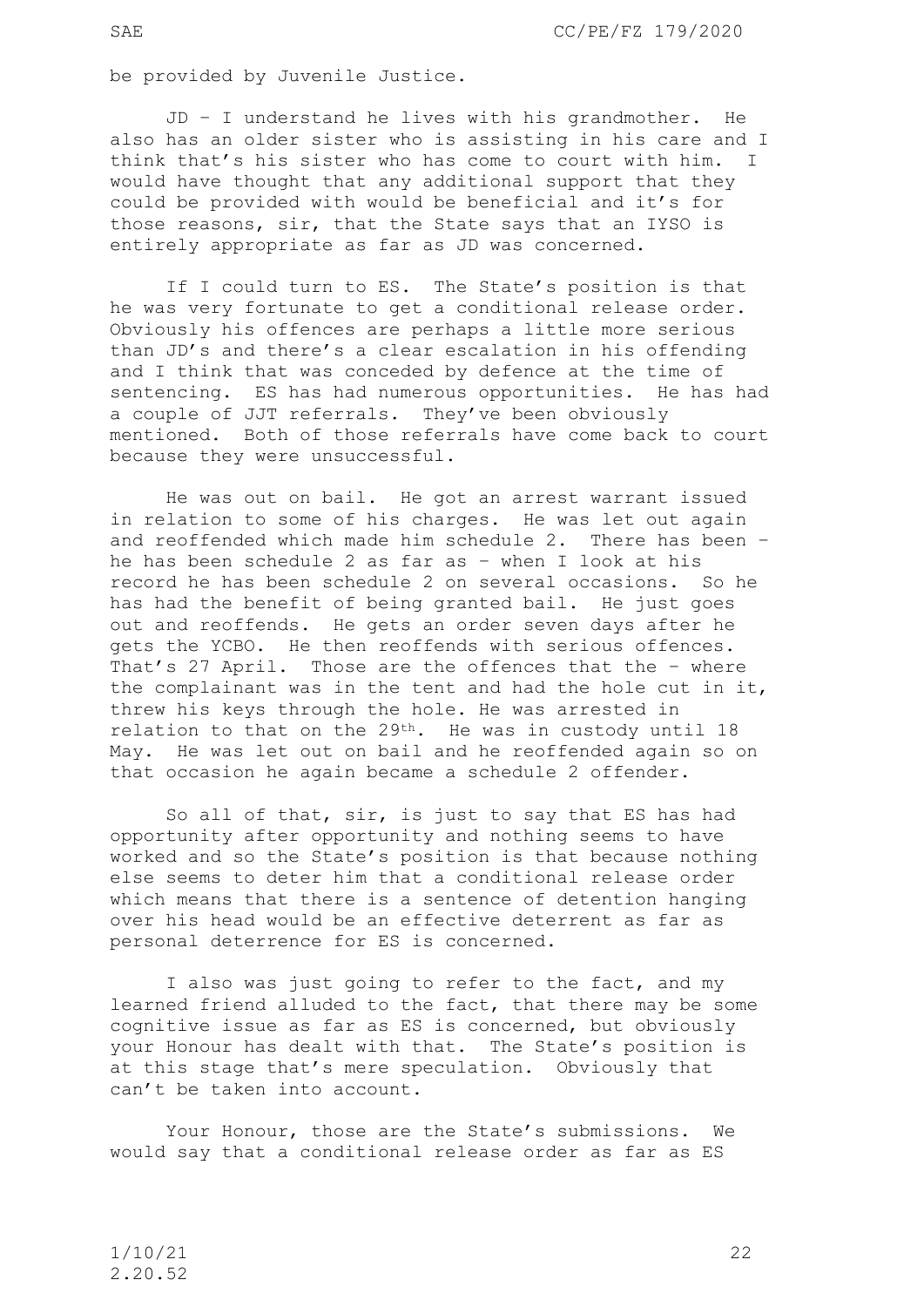is concerned is entirely appropriate because he does need that major deterrence factor hanging over his head which is that if he continues along the road that he is currently travelling he will be in custody, and he will be in custody for a lot longer. Sir, unless there's anything further.

**HIS HONOUR:** No. Thank you. That's helpful.

**WILLIAMS, MS:** Your Honour, if I could just respond.

**HIS HONOUR:** All right.

**WILLIAMS, MS:** In relation to the information that has been provided about the ongoing issues in the community I haven't been provided any information about that from my learned friend and I think it is speculation and it was inappropriate that it was raised at sentencing before.

**HIS HONOUR:** Ms Williams, it's not appropriate. It's a review. It's a submission made by the State which goes to deterrence. That's what the State's submission was. Normally you don't get a second bite of the cherry. You've taken it. If you want to make a further submission about that I will listen to it, but I'm certainly not going to discount what the State have told me about the position in Fitzroy.

**WILLIAMS, MS:** Yes, sir. And certainly I would say that this might have occurred at the beginning and what has subsequently occurred there's no allegation that these boys are involved with the ongoing offending and they have been in the community during that time, so I would ask your Honour to take that into consideration as well. In relation to the comment that JD is more likely to reoffend because of his diagnosis there's nothing in the report that actually states that he is more likely – he's more likely to be led by others, certainly, but not to reoffend. It wasn't stated like that in the report.

**WESTON, MS:** I wasn't quoting.

**HIS HONOUR:** Thank you. JD and ES, you can remain seated. I'm going to speak to you at the end of my remarks. All right. But because this is a review of a sentence there's a bit of information that I have to go through because I need to explain, not only to the lawyers, the reasons for my decision but also to anyone who's interested in the community: the police in Fitzroy and the other magistrates as well. All right. So I will speak to you at the end of my remarks but sit back for the time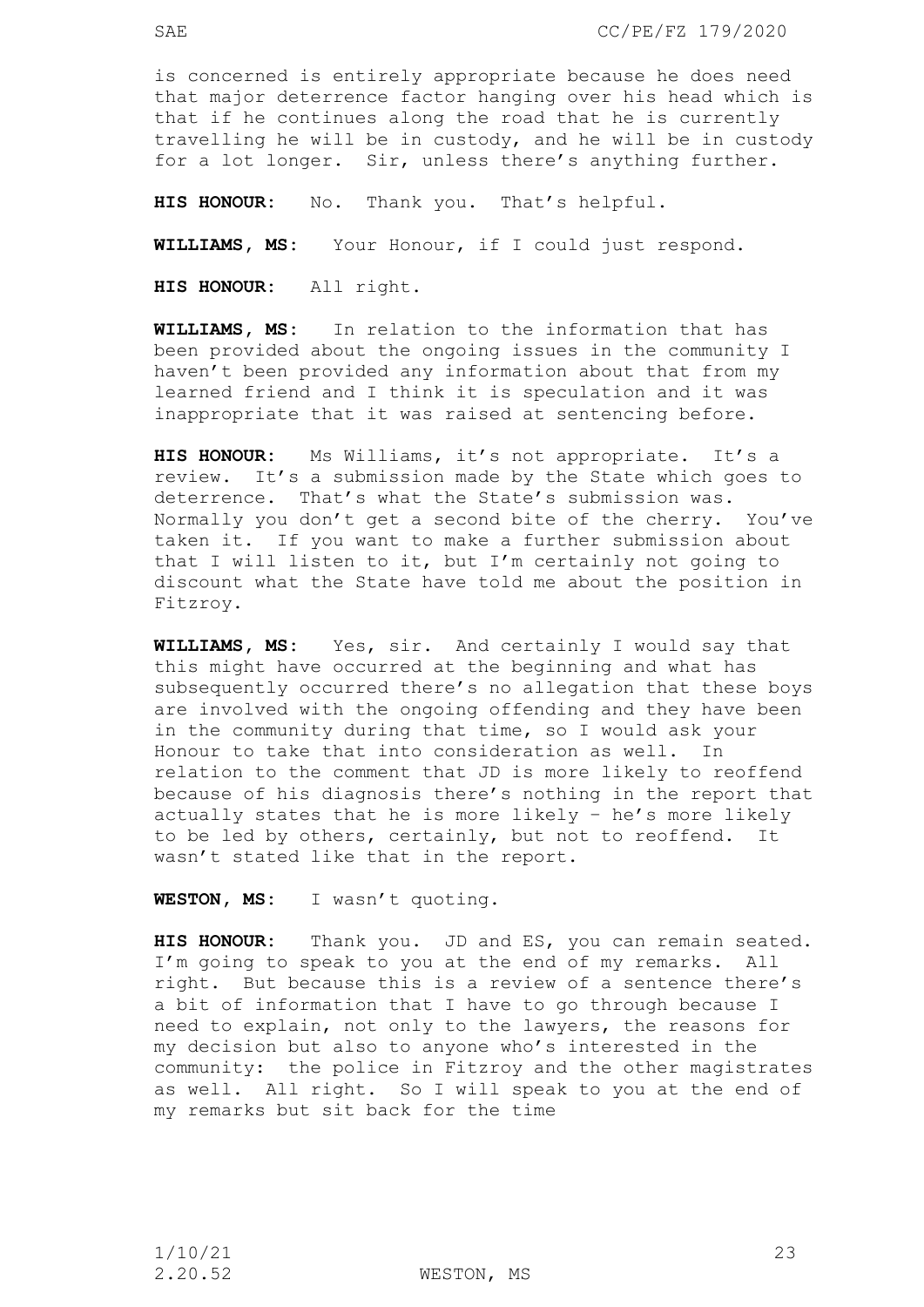being while I just go through some of the material I need to.

So both of you have brought section 40 reviews of sentences which were imposed by the magistrate sitting in the Broome and Fitzroy Crossing Children's Court on 13 August 2021. As I said when I programmed these hearings it's convenient to deal with both reviews together as you were co-offenders on a number of the serious charges. Your circumstances, although different, are nonetheless similar in that you both live in the same community and have been part of the same group of young offenders and are the same age.

 In these reviews my jurisdiction to review is enlivened in each case because orders were made by a magistrate coming before me now as the president. There were findings that the charges were proved and orders were made in consequence of those findings and each of the applications has been brought within time.

The principles applicable to section 40 review are well-settled. This is a hearing afresh. It's not necessary to demonstrate any error by the magistrate and, indeed, I've had the benefit of not only additional reports but also information provided, particularly by Ms Williams in relation to the boys' personal circumstances and I have their history of compliance now with the magistrate's orders. So I'm in a truly fresh position in relation to conducting the review and proceeding to sentence, and I have the benefit of materials which the magistrate didn't have and I've had regard to all of that material in coming to my decisions.

 Now, JD received a five month intensive youth supervision order from the magistrate with conditions and that was for a total of seven offences: two aggravated burglaries and commit, one aggravated burglary with intent, three steal motor vehicles and a damage. And those offences were committed between 30 March and 27 April 2021. is now 15 years and 10 months old and the offences occurred when he was 15 years two months to 15 years three months. Now, at the time of sentence he had spent three months and 16 days in custody which he was entitled to credit for.

 ES, who is in a different position to JD, he had additional offences which I will come to in a moment, and less time in custody, he received a seven month juvenile conditional release order. So he had a sentence of seven months detention suspended to serve in the community. There were 15 offences. They were before the magistrate there were two aggravated burglaries and commit,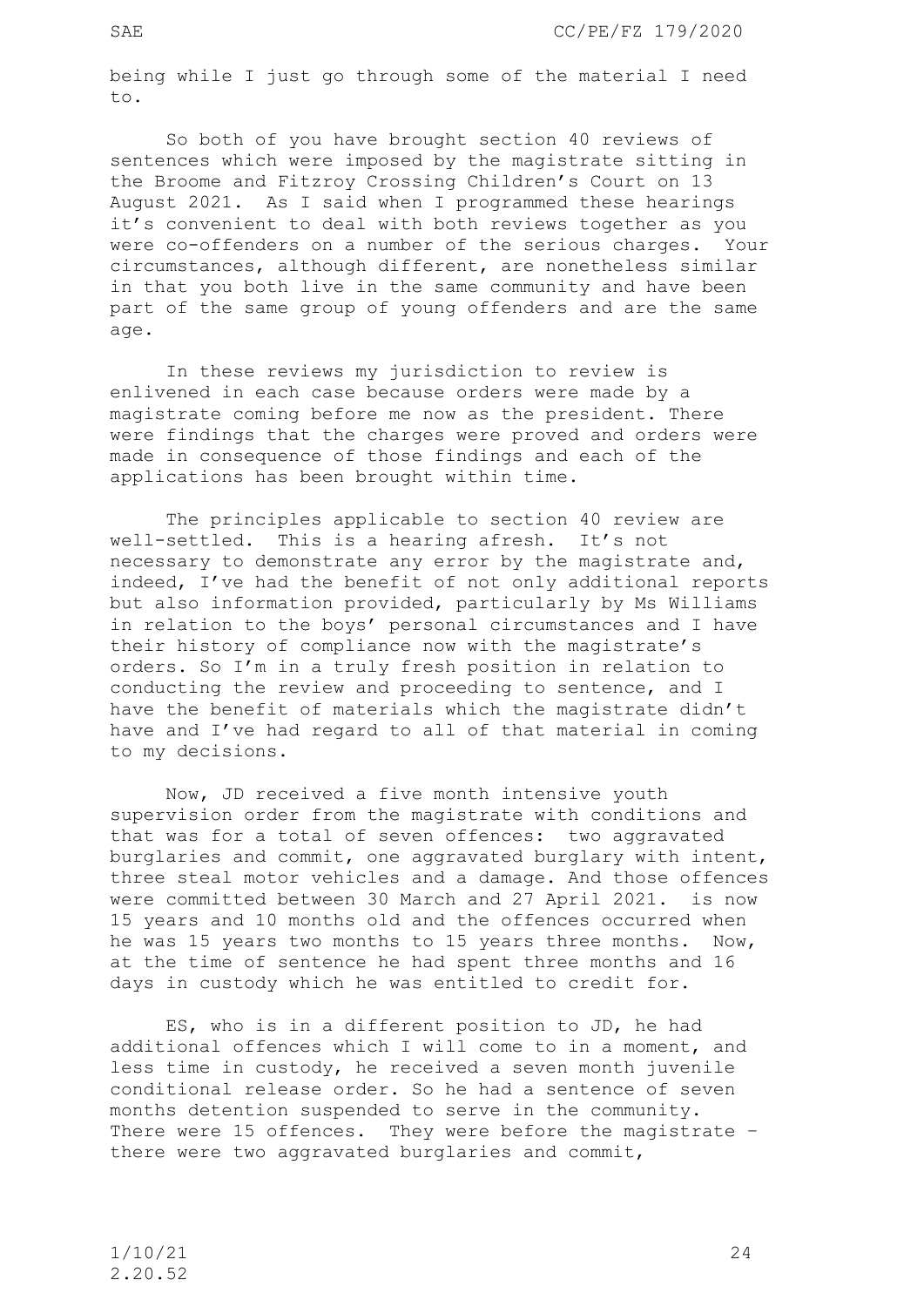two aggravated burglaries with intent, one aggravated home burglary, two criminal damages, five steal motor vehicle, two stealings and one unlawful possession. And those offences were committed between 27 October 2020 and 12 July 2021. ES is now 15 years and four months old and the offending occurred between when he was 14 years and five months old and 15 years and one month old. At the time he was sentenced he had spent some 42 days in custody which he was entitled to receive credit for.

 Now, the facts of those charges have been read out by the prosecutor. There's no issue taken with them and so I will simply incorporate what the prosecutor read out about those facts and as can be seen in relation to the more recent charges and more serious ones the two boys were cooffenders. The facts weren't read out for three of the charges for ES, 179, 180 and 232 which was a steal motor vehicle on Gogo Proprietary Limited and an aggravated burglary on the Upinurra Community store and an aggravated burglary with intent on the Fitzroy River Lodge.

There's no need for me to go through the facts of those matters either. I've now read all of the original materials. They only came to be before the court because ES after having initially been referred to the Juvenile Justice Team did not comply with the requirements of the Juvenile Justice Team and so he was sent back to the court to be dealt with in another way.

 Now, I've read closely the magistrate's detailed sentencing remarks for both boys. It's suggested that he was in error in some respects in his remarks. I don't find that to be the case, in fact, and as I said it's not necessary for me to find any error because this is a hearing afresh. Indeed, some of the sentencing remarks of the magistrate I would expressly endorse and adopt and they were the remarks which he made at the time of sentencing ES in the context of deterrence but they apply equally in relation to each of the boys. And what the magistrate, there said, which was entirely accurate in my view, is – this is at page 30:

Now, I've been told, and there has been no dispute from your lawyer –

so not at that time was there any such dispute –

that there is a serious issue in the Fitzroy valley and perhaps more broadly across the Kimberley of this sort of behaviour. Children stealing cars, breaking into houses,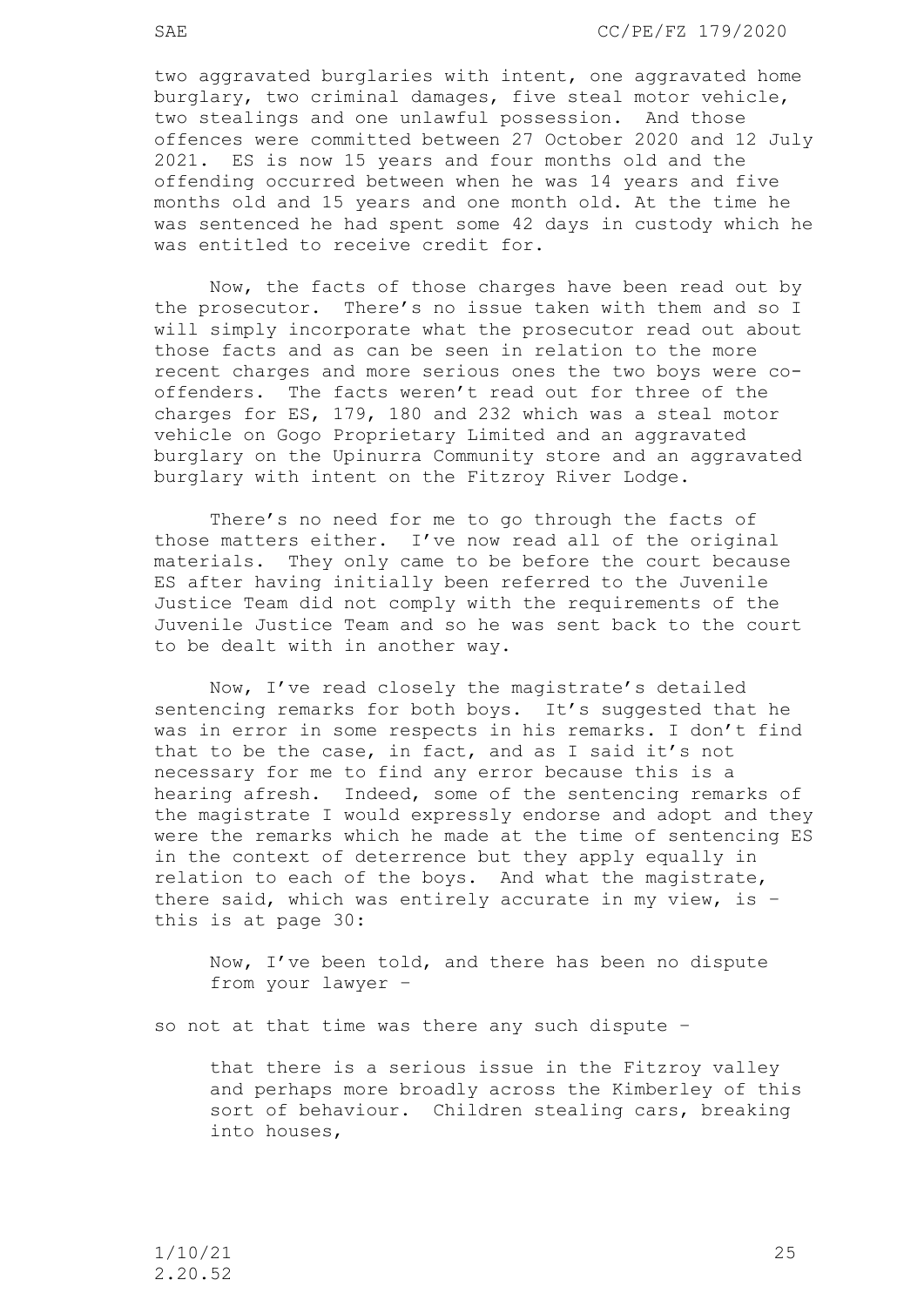for the fun of it. Young people who do that are almost always disengaged from school as you are. It's a normal part of childhood going to school and you're missing out on that.

He was talking there to ES. Now, that is – that is the truth. It is a serious problem in the Kimberley, more broadly, and even extending into the Pilbara that children, particularly children in communities from very young are stealing cars and often in order to steal the cars they have to break into either a motel or a house in order to get it. Now, I was not aware of what I've been told today by the prosecution, information coming from the police, that there's almost a form of challenging as between the boys in a number of the communities, or young people in a number of the communities, to record this offending and put it up on social media as a challenge to people in other communities.

I've heard of – I have seen it in Perth amongst some young gangs down here so perhaps it has now spread to the Kimberley, and the reason that it's relevant is it's relevant in relation to the issue of deterrence and that is exactly what the magistrate said going further on down the page of the transcript:

I raise this issue about your behaviour happening frequently –

I'm reading –

not just with yourself but with other people in Fitzroy because what that means, ES, is what – is that I have to have regards to a concept that we call deterrence.

And the magistrate went on:

That is to say that it must be understood by you and the other young people in Fitzroy Crossing who might behave in this way that there will be serious consequences in sentencing through the court. Of course, the case, as your lawyer rightly points out, that the court much take an approach with young people that is directed towards rehabilitation first and foremost and recognition of the fact you're 15 years old. You're obviously young.

The magistrate was exactly right, in my view, about all of that, and he went on over the page:

You're a young person. We do take the view young people are capable of learning from their mistakes,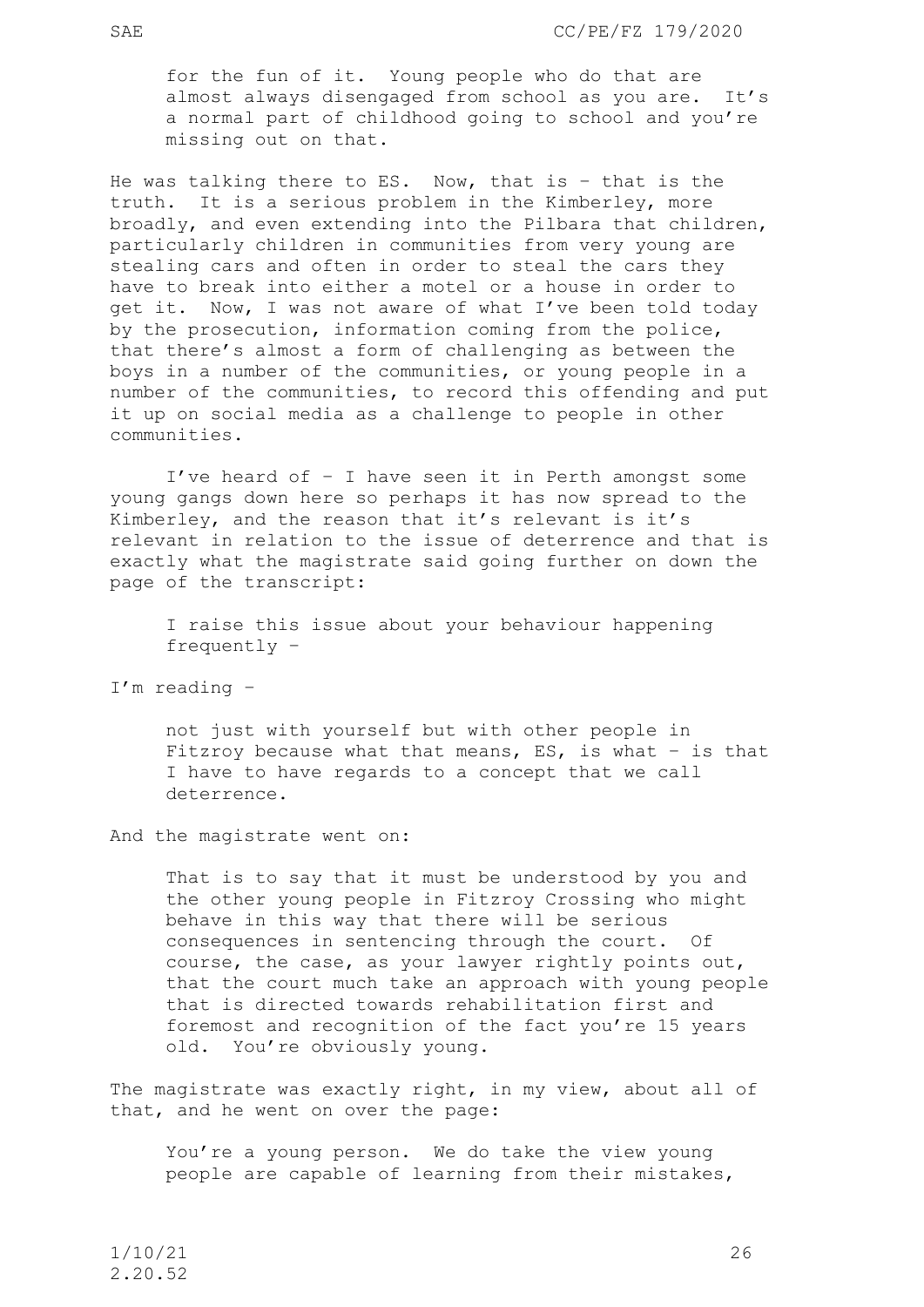and it's appropriate at this stage that there be some support made available to you in the community for that to occur. At the same time the sentencing of young people involves a balance between your personal situation and the interests of the community more broadly and the safety of the public, and that is an acute concern in this case for as I've mentioned you've been breaking into houses when people have been home. You've been stealing cars, driving them a long distance, you and your mates, and the public is entitled to feel that those offences have been treated seriously by the courts.

Now, I couldn't have put it better myself and that's why I read it out. So the magistrate got all of that completely right, and he recognised that there's a need to balance all of those competing considerations and he referred to the pleas of guilty and the other matters of mitigation that he had regard to.

 Now, moving then to the other matters that I need to look at now in terms of looking at the matter afresh and I will deal with each of the boys individually now at this point.

In relation to JD, as I know now from all the reports and Ms Williams' helpful submissions, he was brought up by really a wider family, his grandmother, his aunt, but also his mother, living between Fitzroy and B Community and another community called Yiyerli which I'm also not familiar with. It must be nearby to Fitzroy I imagine. He's currently living in B Community with his grandmother. His father passed away a long time ago.

The environment that he has had, although there has been often that transience and moving around, it has nonetheless been a supportive environment and on the basis of the materials that I've read he has been well supported by his family and apart from some wider exposure to alcohol in the community and certainly a peer group, there was no trauma within his family home. But as we know he was exposed to alcohol in utero and as a consequence of that very regrettably he has sustained some brain damage.

And we've got a FASD report and a diagnosis has been made of FASD in that report of 12 July 2021, and it would be fair to say based upon the findings coming out of that report that it's clear that JD suffers from a significant cognitive impairment. That affects his motor skills in relation to looking at some of the particular domains. In relation to attention he scores extremely low. Very low in relation to cognition. Very low to extremely low in relation to memory and learning. Very low to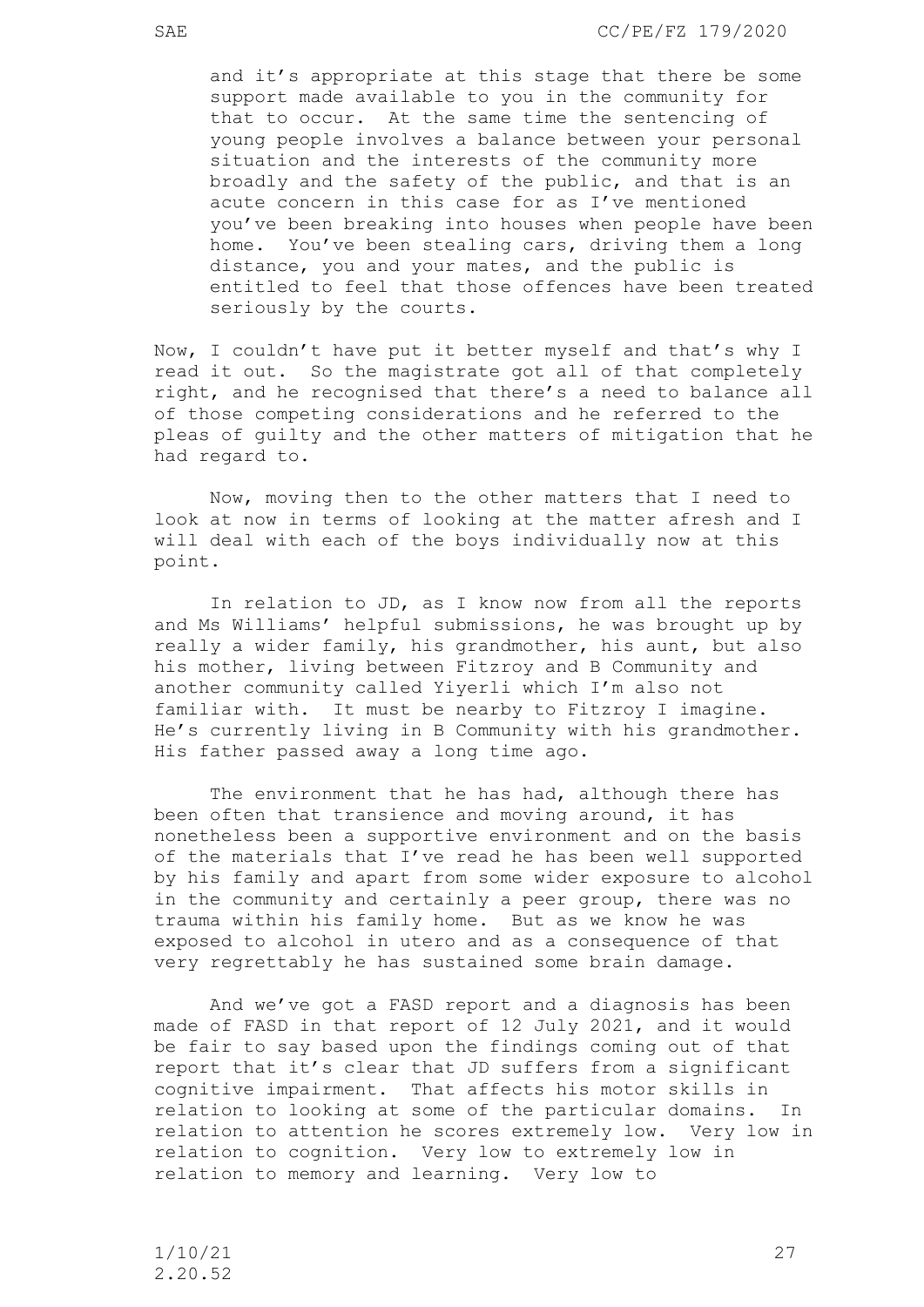extremely low in relation to his executive function.

 His reading and maths is at the age of about a six to seven year old, and one of the biggest impacts is in relation to his expressive and receptive language and his – in addition to FASD has a diagnosis of having a language disorder. Now, that cognitive impairment has a significant impact which is referred to in the report. Particularly relevant in terms of offending and going along with people, which is something the magistrate referred to, being easily led, is his ability to understand and remember rules, his ability to communicate, his ability to make decisions and understand the consequences. And there's also some indication of impulsivity on his part and a preparedness historically simply to go along with people who ask him to jump into stolen cars with them.

Now, notwithstanding that FASD, he's described in the reports as a very pleasant, cheerful and cooperative young boy and, indeed, seems to respond well to structure and previously completed referrals to the Juvenile Justice Team successfully in November 2020, December 2020, January 2021 and February 2021. All of those matters were dismissed in March of 2021. So there is that history of compliance.

In April of 2021 he was put on a five month youth community based order for offences which I am now dealing with again. Now, as was the case also with ES, who I will get to in a moment, breached very quickly by reoffending and, in fact, went into custody only nine days later on 29 April. So on the one hand it's fair to say that there was absolutely no compliance with the order and it was his own fault that he ended up in custody in that sense by reoffending in a serious way, but on the other hand, particularly where the focus of the Young Offenders Act and the focus of Juvenile Justice is on rehabilitation.

There simply wasn't any time for JD to demonstrate compliance with the order in the community in the sense of gaining some benefit from the agenda and the support that he was supposed to get within the community. So there wasn't really in relation to JD, apart from the Juvenile Justice Team which is a completely different regime, he has not had, at least to that point, the benefit of Youth Justice support in the community.

Now, what we have seen and what I know now and what wasn't before the magistrate is that since being placed on the conditional release order JD has demonstrated – sorry, I've just mixed something up here – just give me a moment. I've mixed up some of my notes here. So since being placed on the intensive youth supervision order he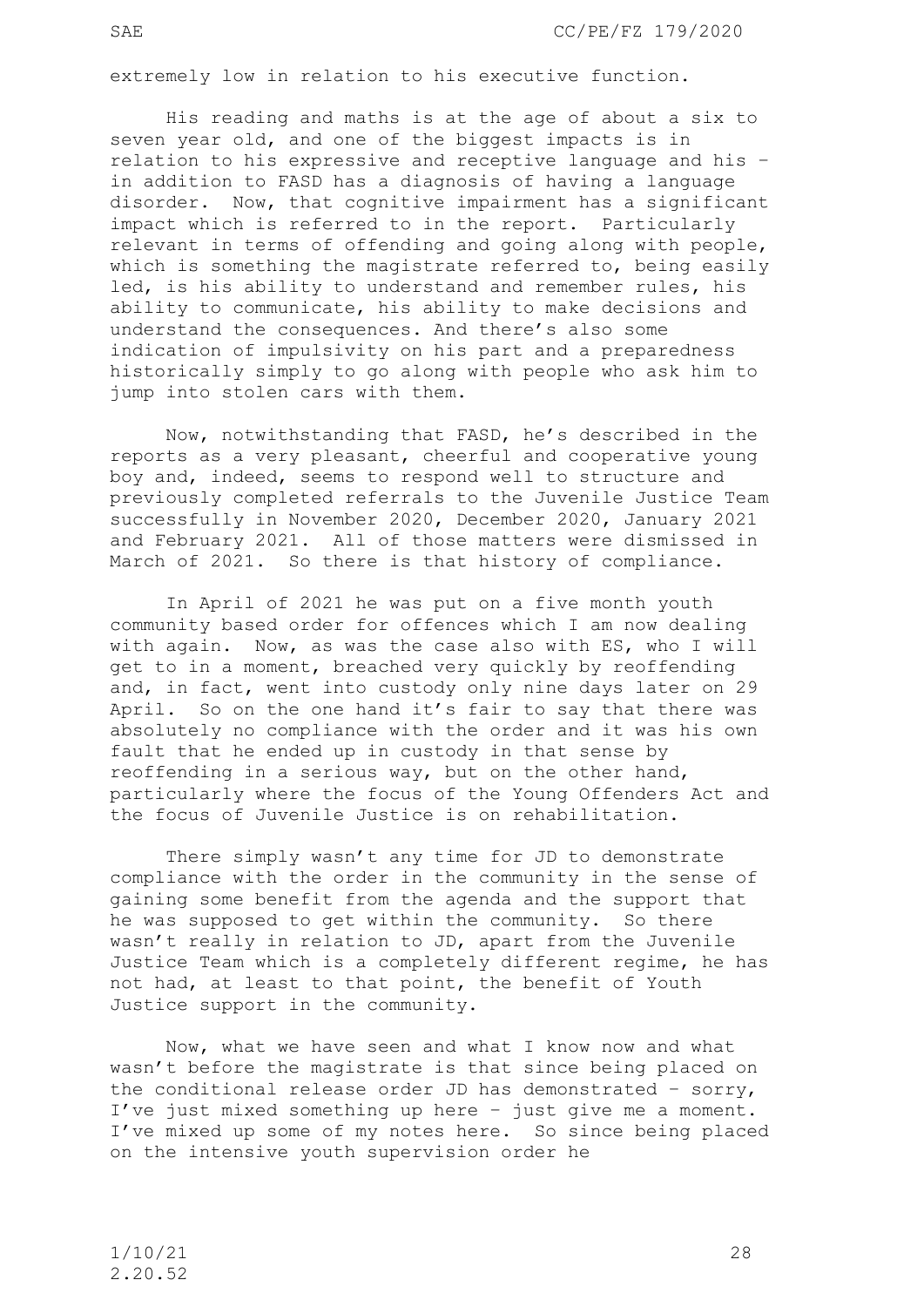has demonstrated good compliance with that order to the best of his ability given those impairments that he has.

He has been living with his grandmother in B Community. He has reported regularly as required. Now, both he and ES and their families have been engaged with sorry business. I thought it was just the one funeral in relation to the young girl who tragically passed away, but it seems that there has been a number of funerals and, of course, both ES and JD have to participate in sorry camp and sorry business and, indeed, in any event they are subject to the whim of adults in that sense and the adults, quite understandably and properly so, have been participating in sorry business so it does make compliance for both of them more difficult.

Now, in JD's case he has nonetheless, as I say, done everything that he was required to do. For both boys there has also been an issue in terms of where they are in B Community, 20 kms out of Fitzroy. There's only one Juvenile Justice officer in Fitzroy who was away on leave for some time and also there were some restrictions in terms of coming into the community during sorry business. So that has made it a little bit more difficult to provide them with services and support but nonetheless JD has done what he has been required to. I'm impressed to see that he has been going to school regularly and that he has been enjoying school.

He's in good health. He has got no substance abuse issues, playing football and basketball and, from what Ms Williams has told me, the peer group that he's involved with in the community who play basketball and football are a good influence on him. I'm also very pleased to see that he's going fishing and hunting with his brothers and that he has that wider support in the community.

I accept completely that he doesn't want to go back to Banksia Hill. It doesn't appear to be an entirely negative experience though because he obviously got the chance to participate in Banksia Beats from what Ms Williams has explained, so it wasn't all bad in that sense and I'm pleased to see that he's carrying on with some of the band activities around Fitzroy because of some of the drumming skills that he learnt while he was in Banksia.

 So JD has mitigation available to him which has to be taken into account. He pleaded guilty at the first reasonable opportunity which entitles him, in my view, to a 25 per cent discount on his sentencing.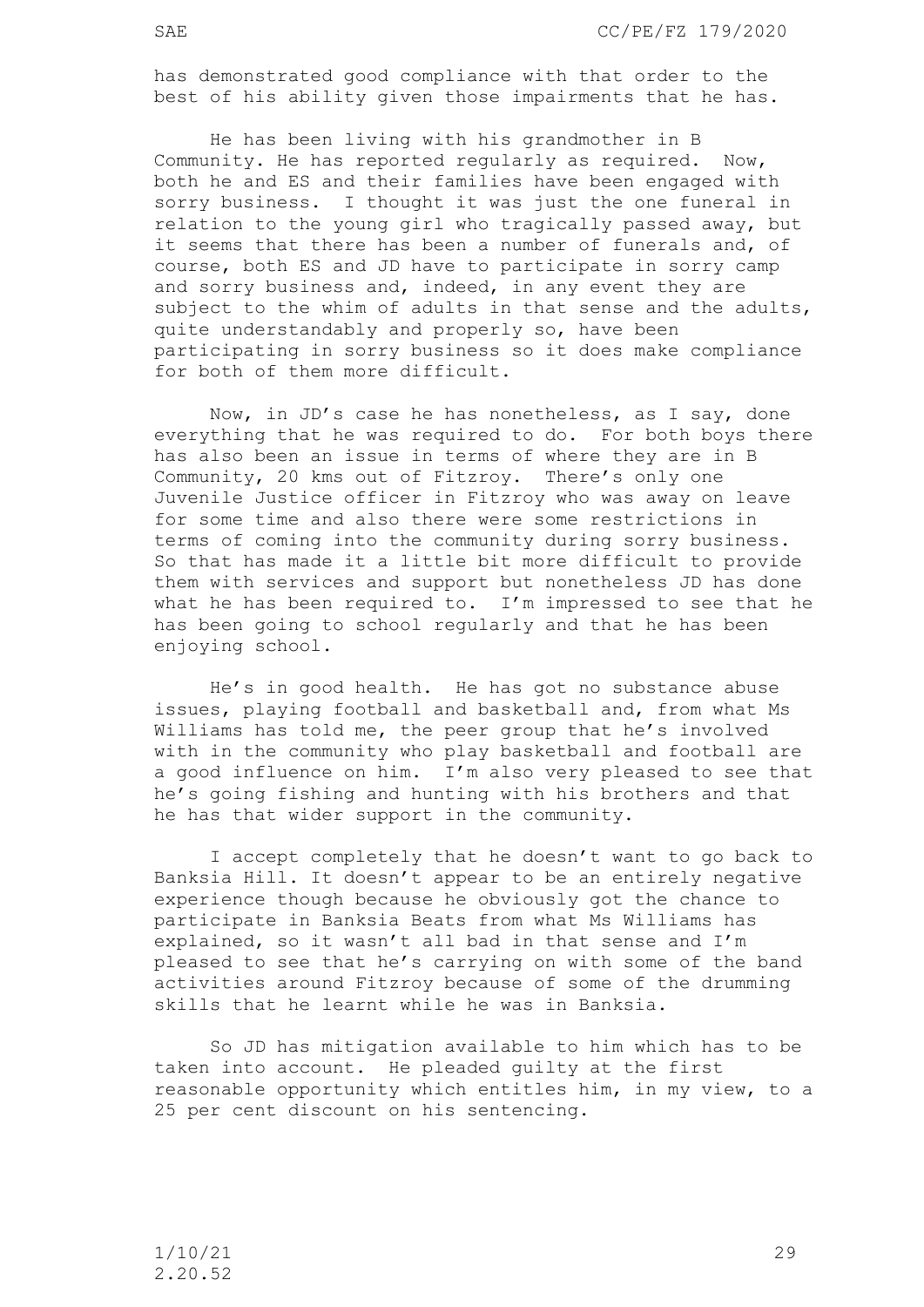SAE CC/PE/FZ 179/2020

There was significant remorse and that, in his case, is particularly demonstrated also by his very significant cooperation with the police and authorities which I've read about. Because of his FASD he's not a good vehicle for deterrence and there was a lengthy period in custody to be taken into account, and for both him and ES the experience of being in custody was not only salutary in the sense that they seem, to me, to have both learned a lesson from being in custody, but it was a period for both of them spent in custody which is more onerous than for young people from Perth.

They were both taken away from their family and country. English certainly is not their first language and from what I've read JD struggles with it more particularly and they were both deprived of family visits other than phone calls and occasional video-link while they were in custody. So it was a more difficult experience of custody and I've got no doubt at all that they don't wish to return there. JD's history, in fact neither of these boys' history is very lengthy although ES's is certainly longer.

Turning to ES, he was born in Derby. Grew up in the B Community. His parents had long-standing alcohol issues. He was exposed to domestic violence in the home and alcohol abuse and Ms Williams has told me more about that today, including that his father spent a lot of time in custody. There was obviously a lot of dysfunction in his childhood. He lives, now, at home with his mother. It would seem that she has addressed some of the issues which she faced when he was a younger person.

He had limited schooling and from what Ms Williams has told me he was also bullied at school. He can, though, read and write. Like JD he very much enjoys football and basketball. He's enrolled, I see, in the comparent program at the Fitzrow Communication of the has not been attending as regularly as JD.

 Now, his history – he has had two previous Juvenile Justice Team referrals in November 2020 and January 2021. One of those, it seems, was not completed successfully and consequently those charges I've already referred to are now before me again.

In April of 2021 he was placed on a five month YCBO and, again, he pleaded guilty straight away in relation to those charges but, again, minimal compliance on that YCBO because he breached it very quickly. He was remanded into custody on 30 April, so a day later than JD. He, though, did receive bail on 7 May but, again, no compliance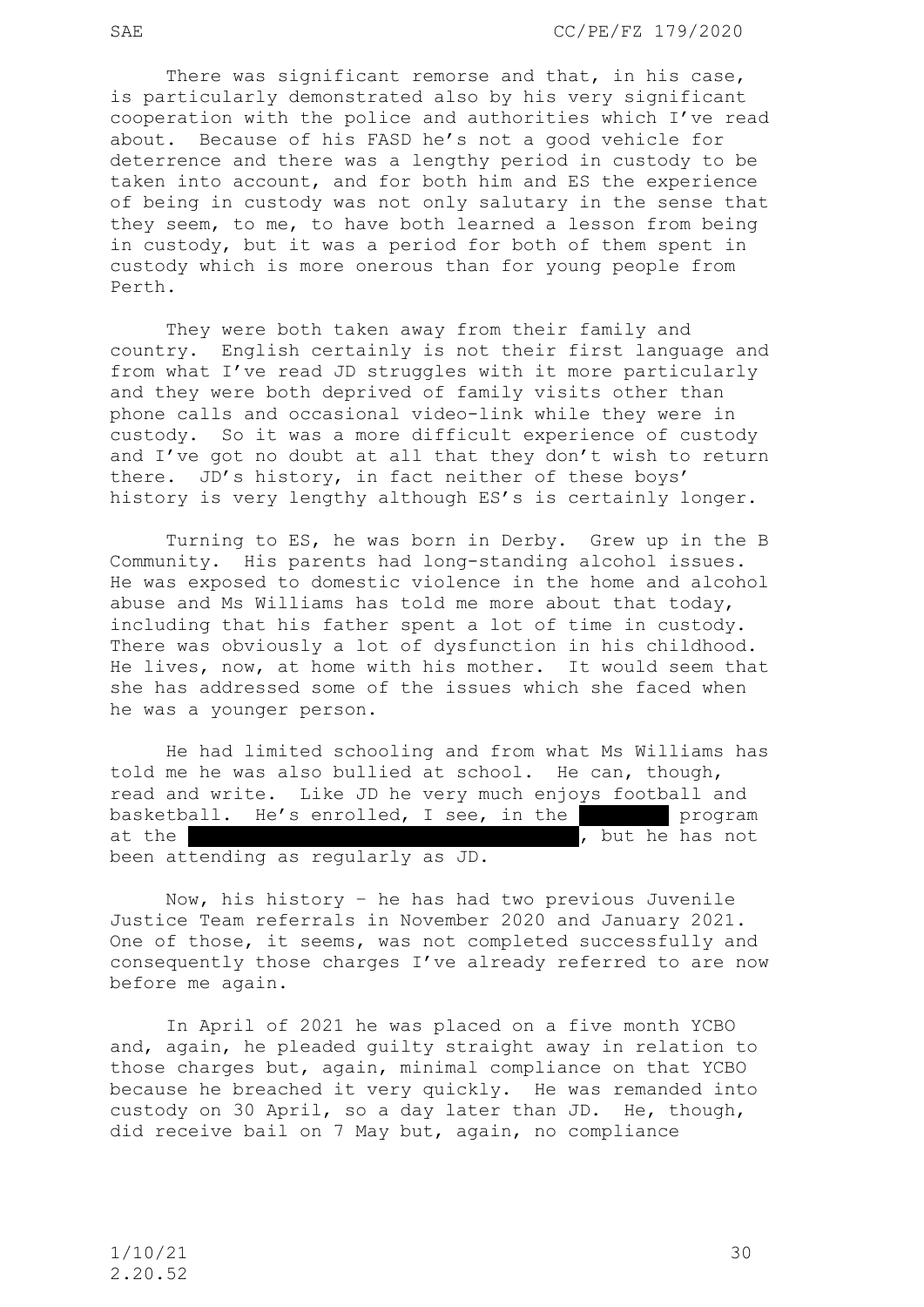with his obligations and he ended being remanded into custody on 13 July. In that sense, although not to the same extent as JD, he has not had the benefit of supervision in the community.

He has thumbed his nose at it more often than JD has but, like JD, they are both young fellows without the history of supervision by Youth Justice behind them. Importantly ES has shown an ability to comply since he was placed on his juvenile conditional release order. He hasn't complied as well as JD has, but it's certainly an improvement on where he was on his YCBO. He has reported for supervision on 11 of the 19 occasions he was required to. He received a warning but I'm very pleased to see that he responded positively to that warning and he has been going along after that when he's required to be supervised.

And I recognise for the reasons that I said earlier that supervision has been a bit more difficult because of the location and the more recent difficulties in the community and Fitzroy. Of most concern, really, in relation to ES is that he has only been to school for that one week. I know sorry business intervened, but JD nonetheless has managed to go to school more reliably and as the magistrate pointed out on the last occasion, when boys are not at school, playing football, fishing, playing basketball, that's when they start getting into trouble.

So there's no doubt in my mind that ES needs to have ongoing supervision and some direction in relation to going to school. ES in relation to his specific matters in mitigation gets a 25 per cent discount for his very early pleas of guilty. Considerations in terms of family dysfunction apply in relation to him. The same considerations in terms of his experience at Banksia and like JD, of course, the overwhelming consideration in all of their – both of their cases is their youth and the application of the principles of juvenile justice.

Both of them have demonstrated some small steps in terms of rehabilitation under their new orders: JD more so than ES. Detention is, of course, a sentence of last resort. Now, when I have regard to all of those matters, particularly the progress subsequently, it is my view that on review in relation to both boys there are other dispositions that are open for both of them, and not only open but appropriate. Detention is a sentence of last resort and notwithstanding the seriousness of the offending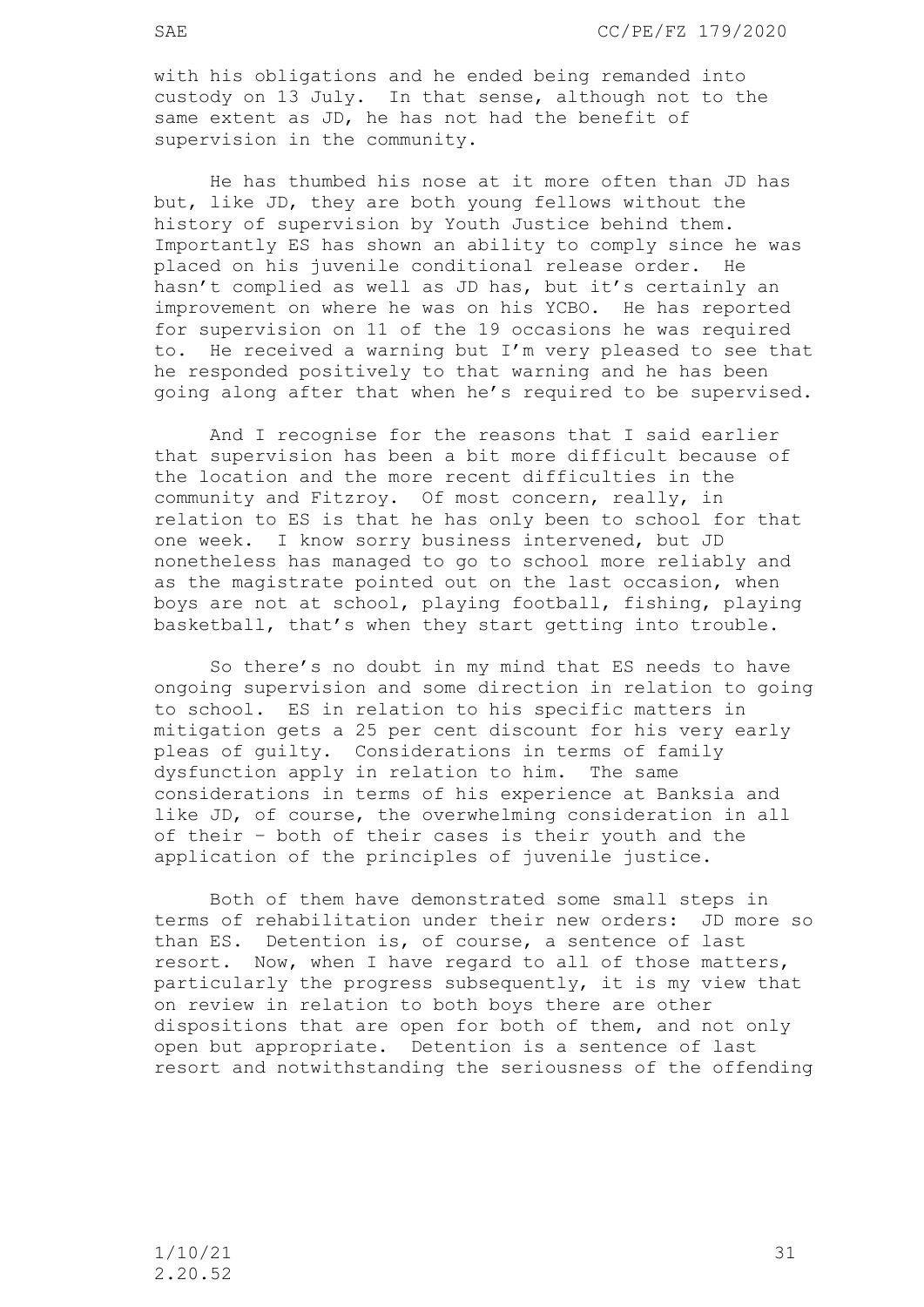it does tend to mean that the sentence of last resort has not been reached in relation to ES.

So, boys, I want to talk to each of you individually now. Well, together, but I want to speak to both of you. All right. Are you listening?

**JD:** Yes.

**HIS HONOUR:** Right. Did you enjoy Banksia?

**JD:** No.

**ES:** No.

**HIS HONOUR:** No. Do you want to go back there?

**JD:** No.

**HIS HONOUR:** Right. Do you want to stay in the community?

**JD:** Yes.

**HIS HONOUR:** All right. Do you want to carry on playing football and basketball and go fishing?

**JD:** Yes.

**HIS HONOUR:** Well, I wish I was fishing up there, but I'm stuck down here so you're very lucky being up there and not down here. Right.

**JD:** Yes.

**HIS HONOUR:** So you've got to stay out of trouble.

**JD:** Yes.

HIS HONOUR: Now, I'm very impressed that both of you boys have been staying out of trouble since the magistrate spoke to you, but you've got to keep doing that. Okay.

**JD:** Yes.

**HIS HONOUR:** You're both going to be on orders for a bit longer, so that you've got somebody that you've got to report to and speak to and  $very - -$ 

**JD:** Yes.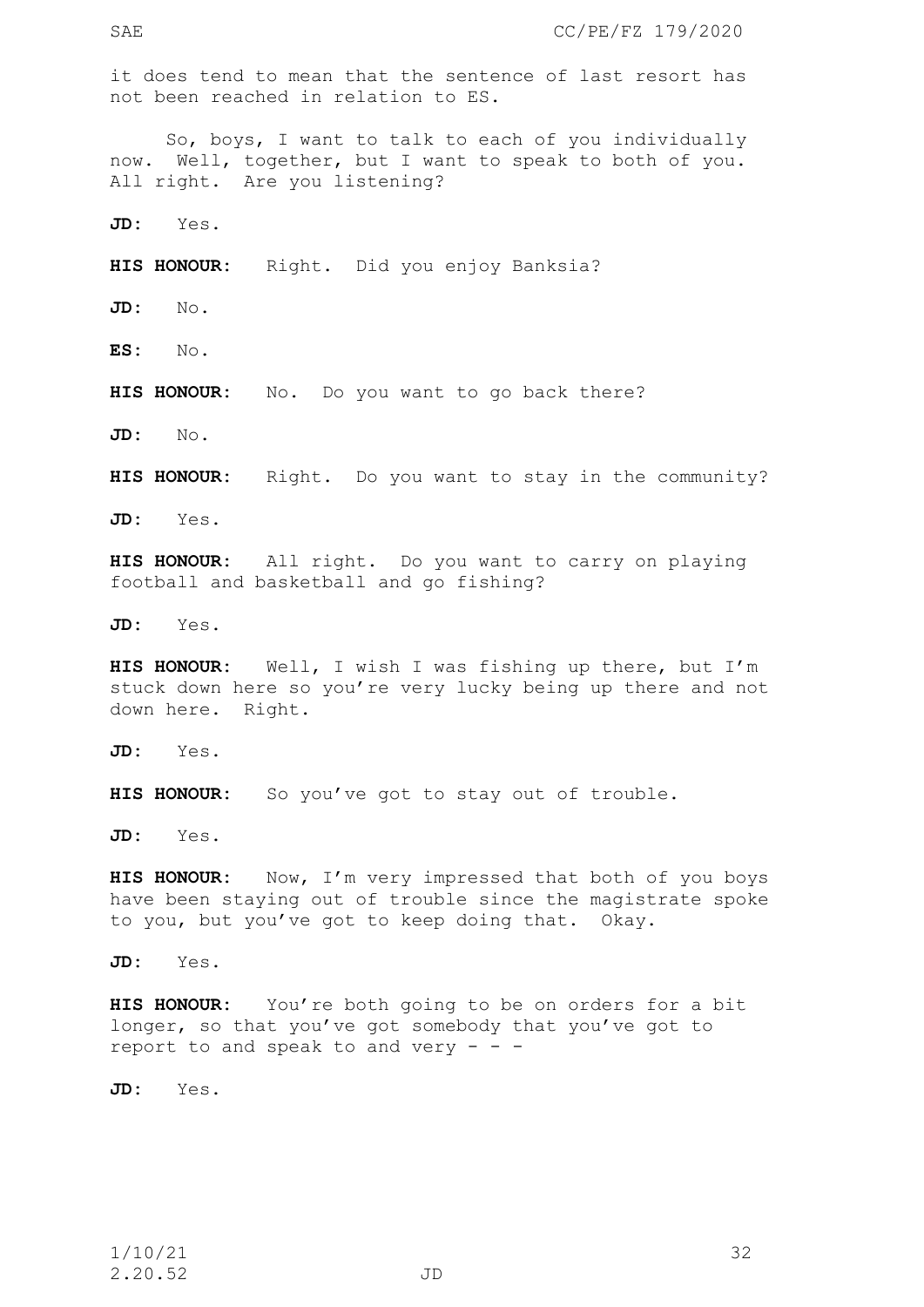**HIS HONOUR:** - - - importantly both of you boys have got to keep going to school. Do you understand that?

**JD:** Yes.

**HIS HONOUR:** And if anyone pitches up at your door and says, "Jump in the car I've just stolen", what are you going to do?

**JD:** No.

**HIS HONOUR:** You're going to say no.

**JD:** Yes.

**HIS HONOUR:** What about you? What are you going to say?

**ES**: (indistinct)

**HIS HONOUR:** What was that?

**ES:** I say no.

**HIS HONOUR:** You're going to say no. That's what you say.

**ES:** Yes.

**HIS HONOUR:** You say no. Okay.

**JD:** Yes.

**HIS HONOUR:** You boys know what happens when cars get stolen and they get rolled and crashed. All right. That could happen to you. It could happen to anybody. So you just don't get in stolen cars and you don't break into people's houses because their house is like their home. You imagine if somebody came into your house in the middle of the night how you would feel. It would be pretty bad, wouldn't it?

**ES:** Yes.

**JD:** Yes.

**HIS HONOUR:** Yes. All right. So stay out of trouble. Now, in relation to you, JD, are you prepared to be on a youth community based order for three months?

**JD:** Yes.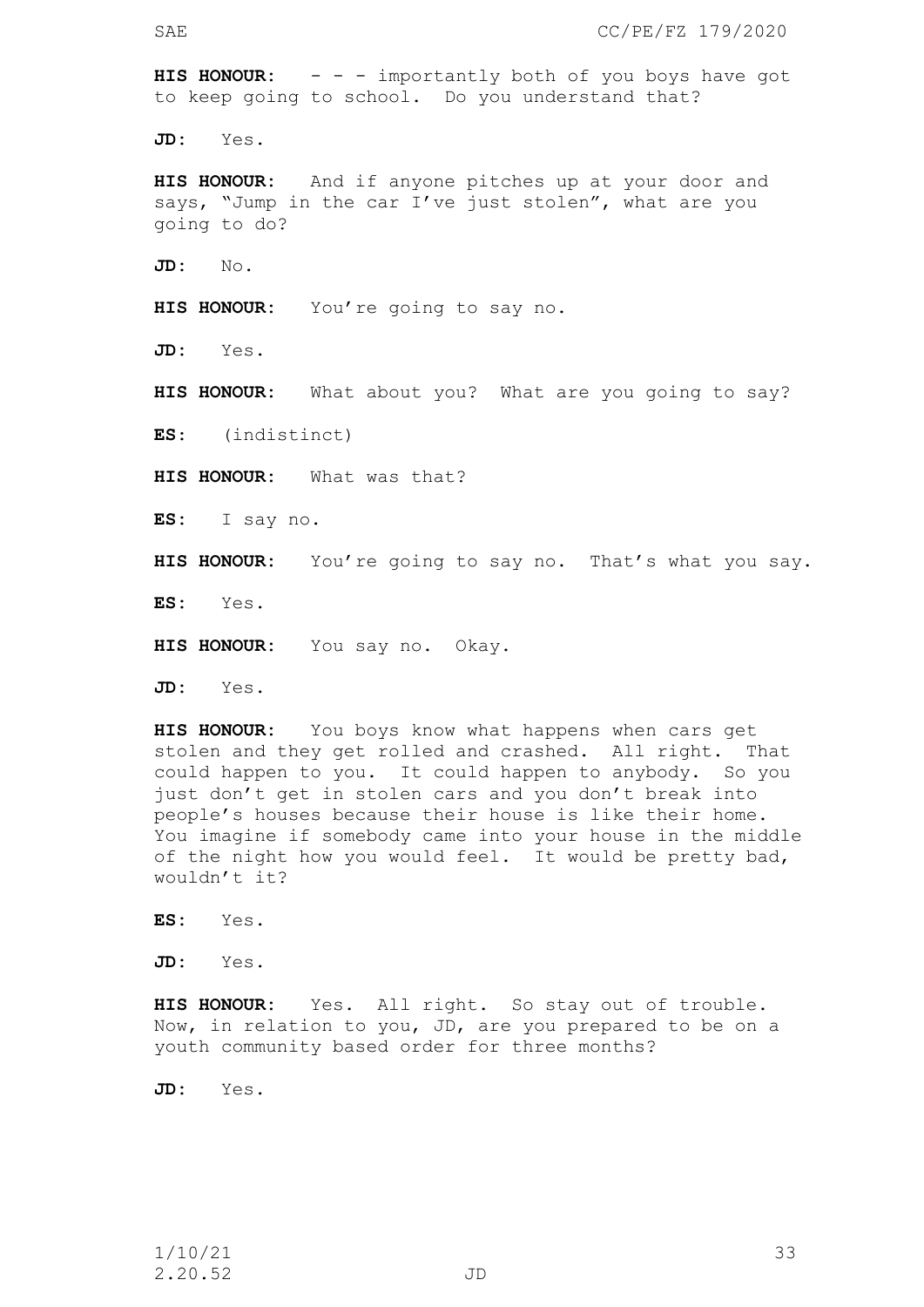**HIS HONOUR:** Good. All right. It used to be for you an intensive youth supervision order but in your case I'm satisfied it should be a youth community based order for three months and that's on charges 121, 143 and 180. The other charges which are 144, 145, 146 and 163 are going to be section 67: both time in custody and other performance of obligations. All right. So it's a three month youth community based order with the supervision and attendance components of agenda as required. Anything else for JD required, Ms - - -

**ANDERSON, MS:** No, thank you, your Honour.

**HIS HONOUR:** All right. Now, for you, ES, I've decided it shouldn't be a sentence of detention but you do need a more intensive order. You need a bit more support and also you haven't been going as well as JD and you've also been in more trouble than him. So for you, are you prepared to comply with a five month intensive youth supervision order?

**ES:** Yes.

**HIS HONOUR:** What was that? Five months - - -

**ES:** Yes.

**HIS HONOUR:** - - - of supervision.

**ES:** Yes.

**HIS HONOUR:** Okay. I heard that as a yes. So you've got to – I don't want you getting another warning. Understood. You've got to report when you're required to for supervision. You've got to report. You've got to go to school. Do you understand that?

**ES:** Yes.

**HIS HONOUR:** Okay. And if – and if you boys breach these orders you will be back before the court and we will have to look at something else, so don't breach them.

**JD:** Yes.

**HIS HONOUR:** So the five month intensive youth supervision order with the supervision and attendance agenda is going to be on charge 198, 253, 454 and 169. All of the other charges for ES are going to be in section 67 for time in custody and performance of other obligations. Anything else, Ms Anderson, on that one?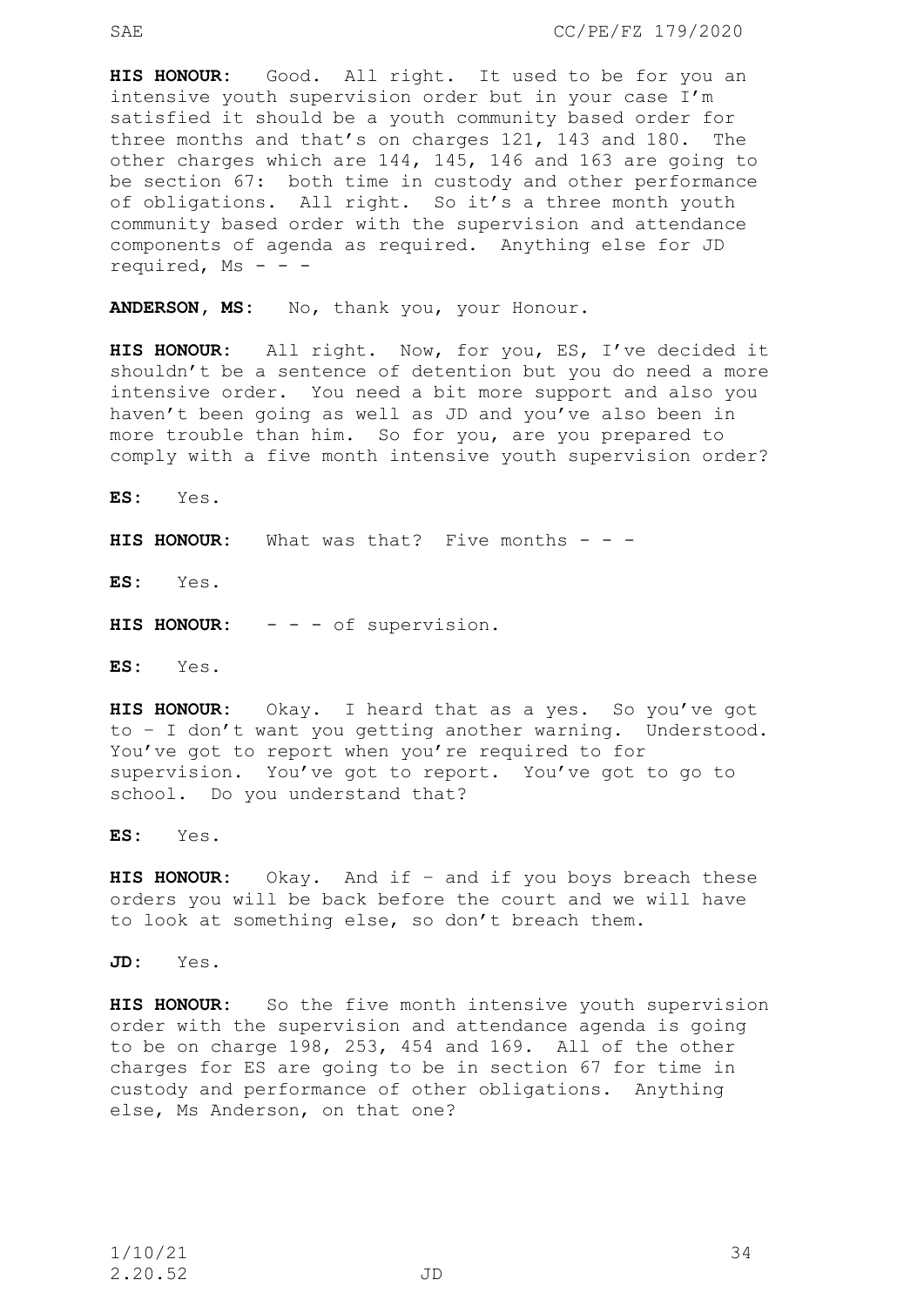**ANDERSON, MS:** No, thank you, your Honour.

**HIS HONOUR:** All right. Counsel, thank you for your assistance. That completes the matter.

AT 3.36 PM THE MATTER WAS ADJOURNED ACCORDINGLY